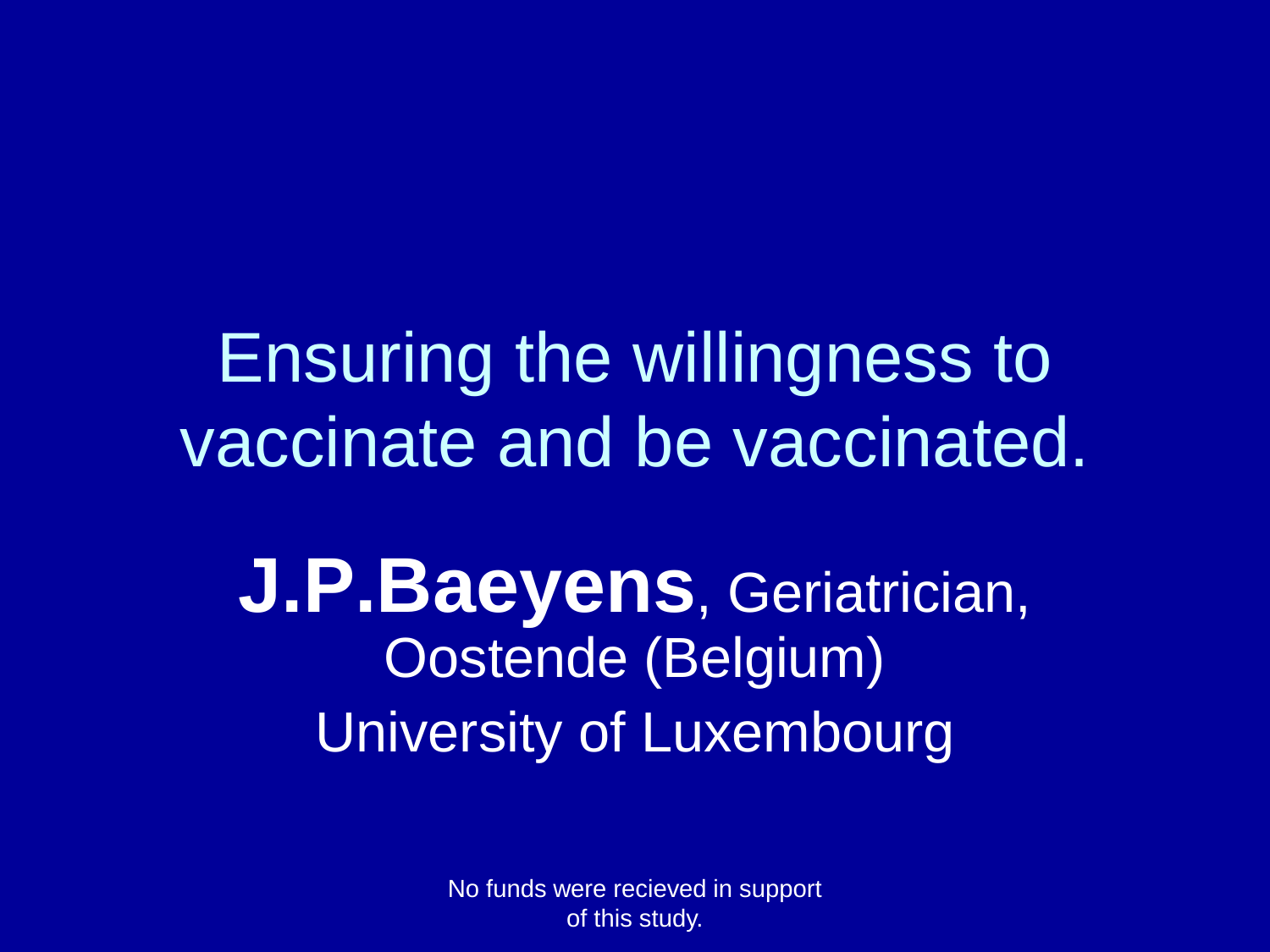# **Orlando Strip Club Gives Seniors** Flu Vaccine...



#### Free food and flu shots!!!

http://whtq.com/blogs/bubba/2009/09/orlando-strip-club-gives-senio.html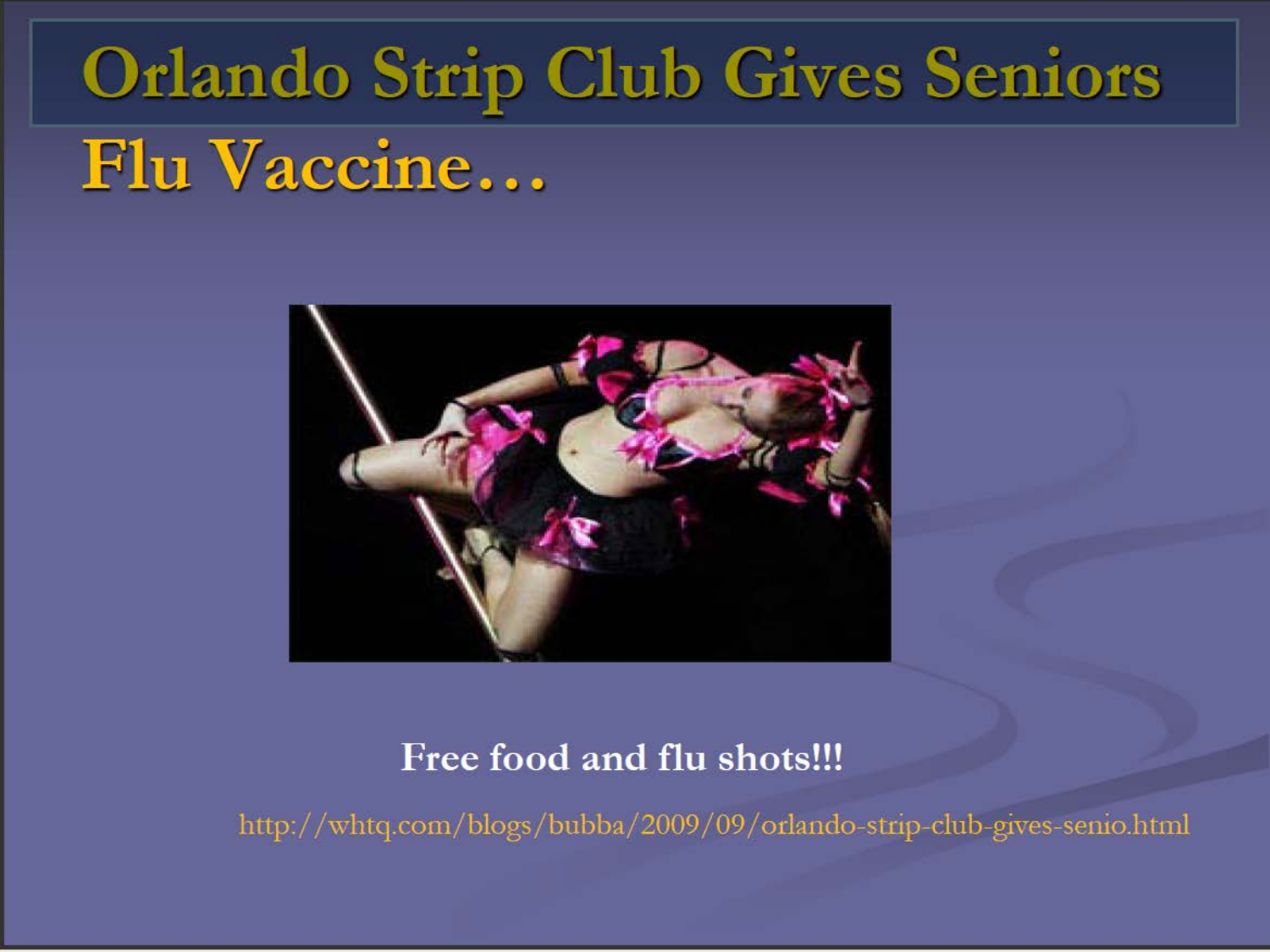# A Paradox !

- Vaccination is the most important independent feature of the history of Medicine….
- But the vaccination degree is many times very low...

• Why??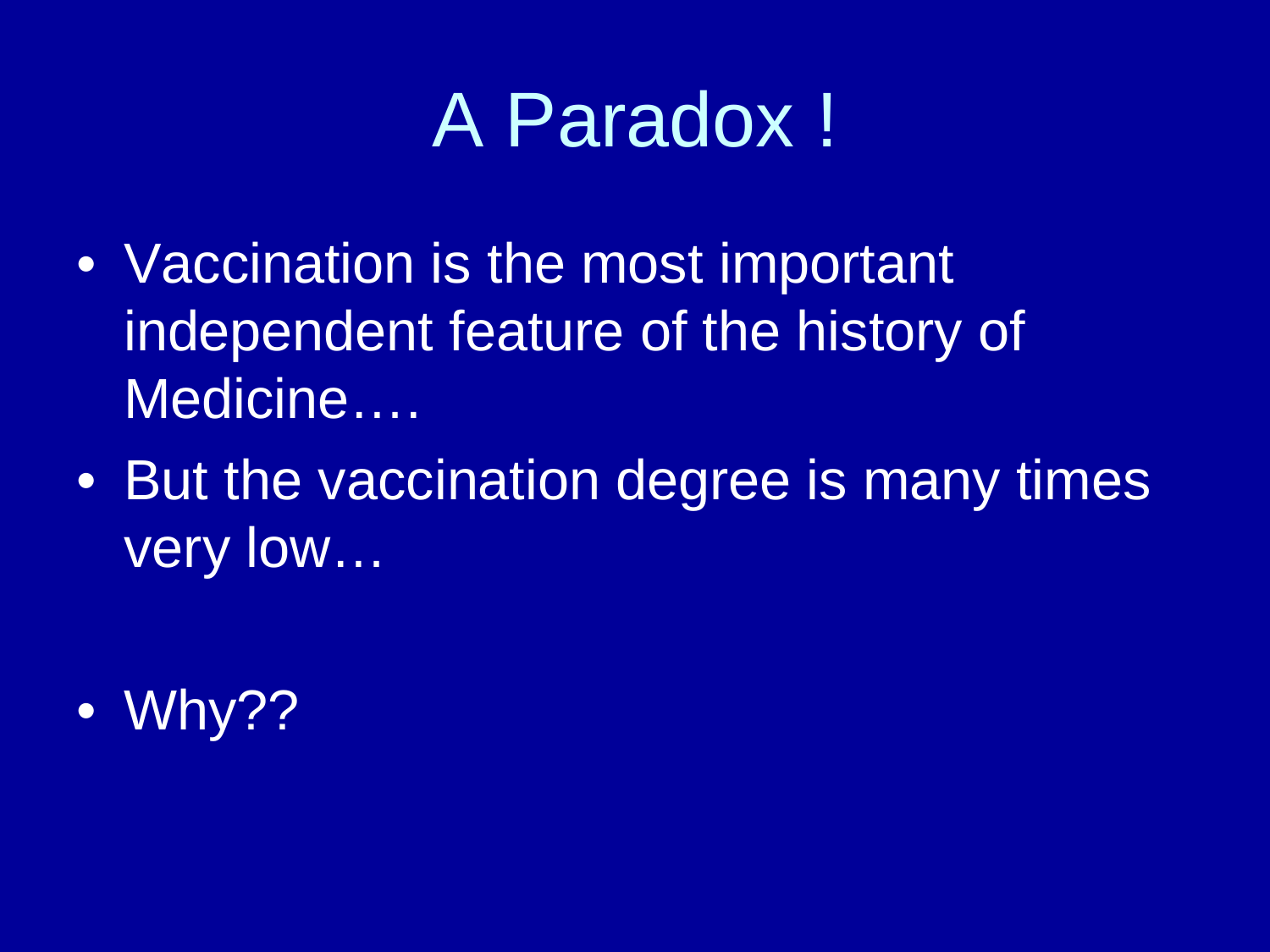## Classical ways of promotion

- Mandated by regulation – National infant vaccination programs
- Encouraged by health authorities – Flue vaccine campaigns for adults 60+
- Linked to informed decision by individuals.
- Incentives to general practitioners
- Recommendations from healthcare workers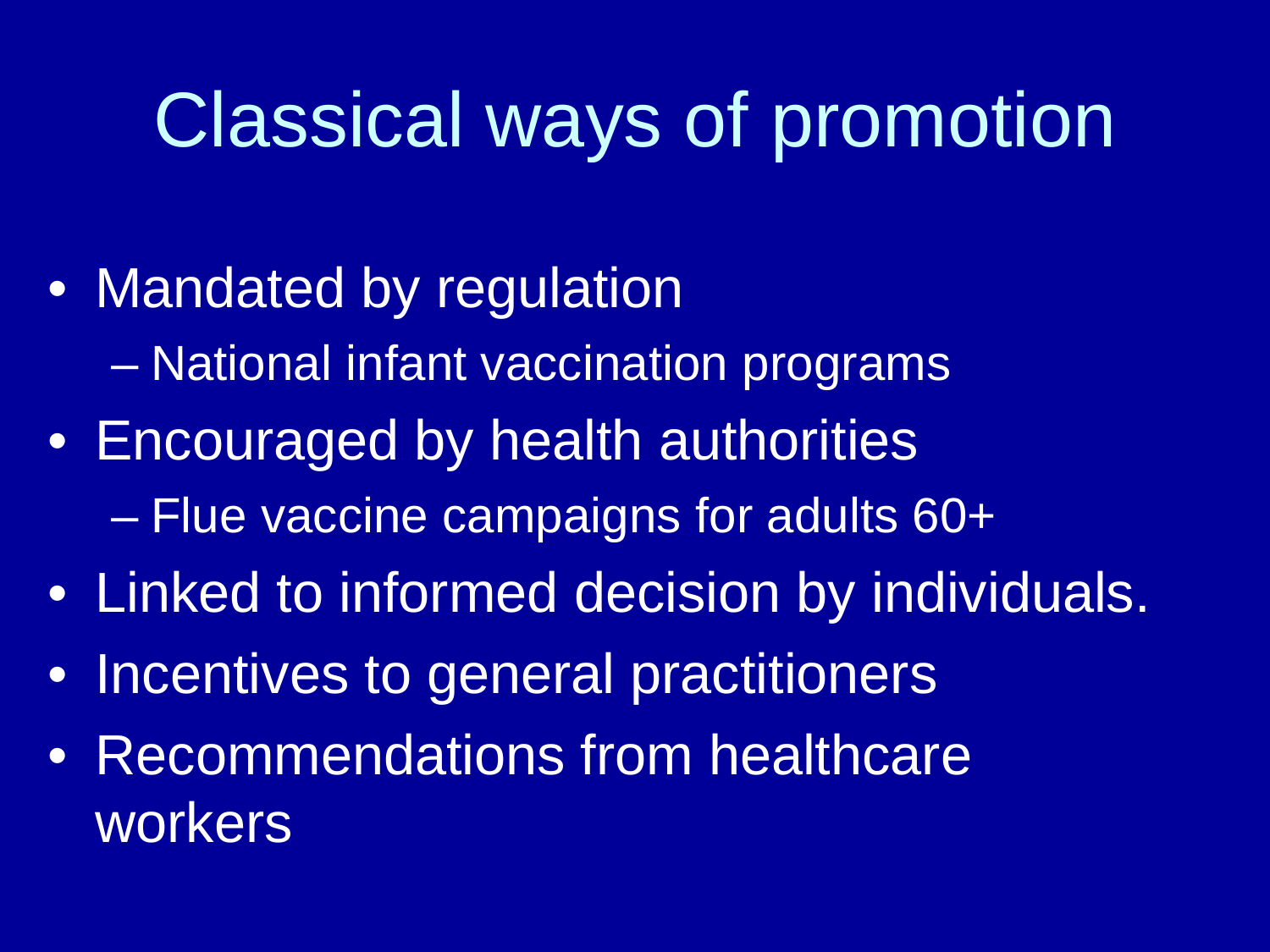#### Variable vaccine coverage…

• Between countries and different age and socio-economic groups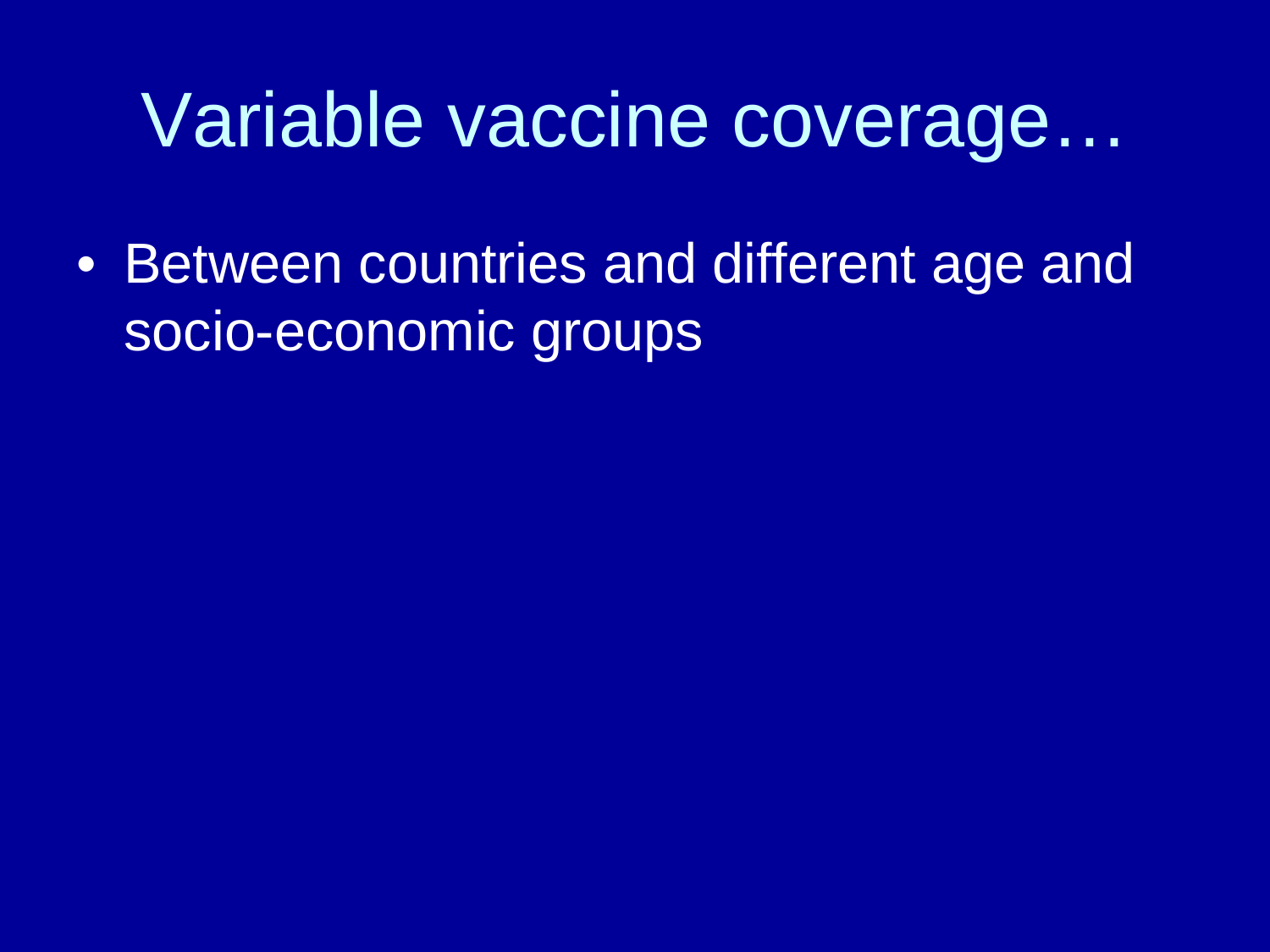# Many other factors involved…

- Education of healthcare workers
- Information produced by professional societies
- Providers' patient-oriented interventions
- Reimbursement issues
- Reduced appreciation of seriousness of diseases as smallpox, poliomyelitis, diphtheria, tetanus, measles, pertussis, rubella, meningococcal meningitis, mumps…(feeling risk vaccination > risk disease)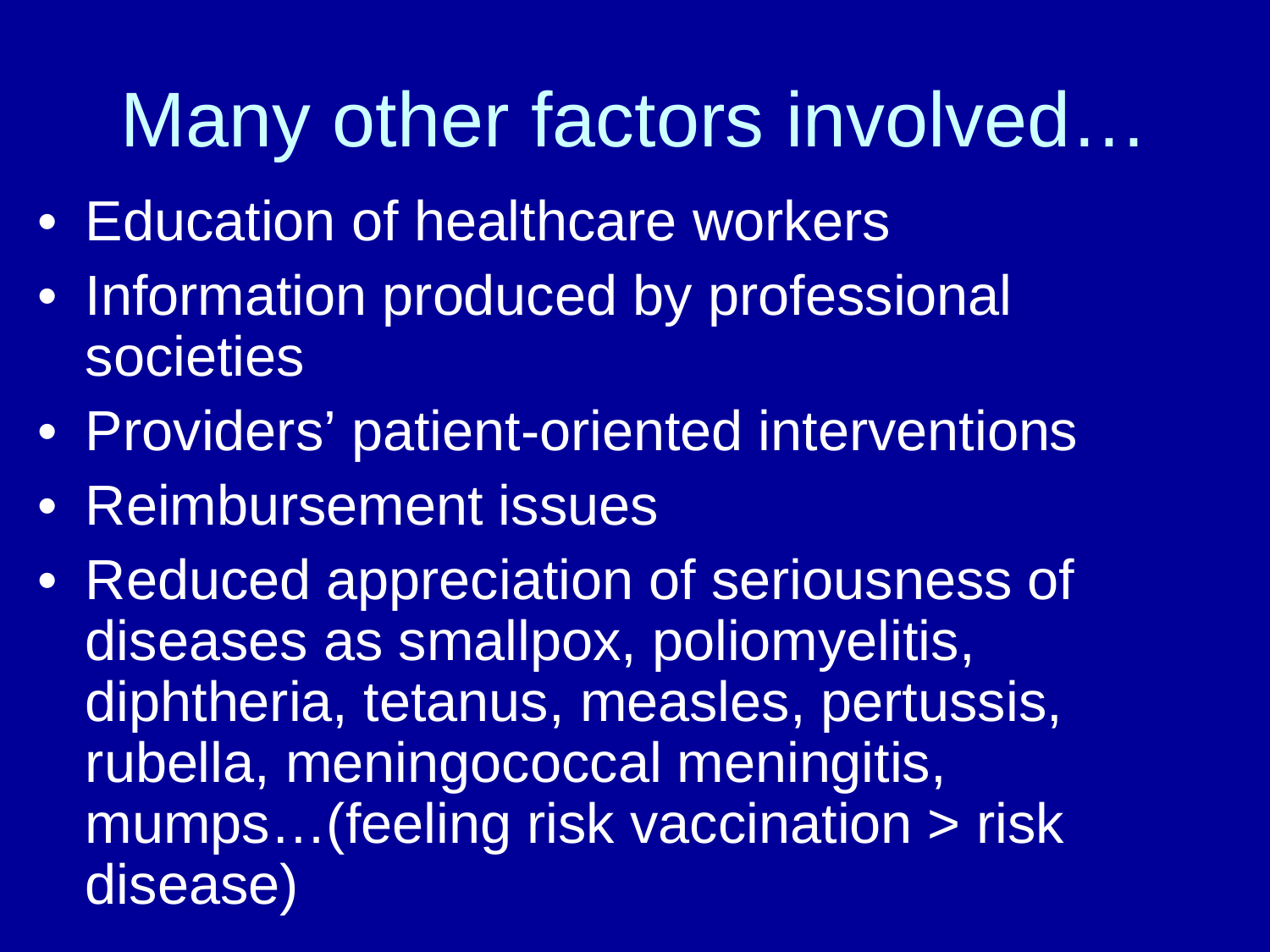Anti-vaccine movements are appearing…

- In WHO Europe Region:
	- 500.000 infants do not receive full protective immunizations
	- 32.000 infants die each year from vaccinepreventable diseases.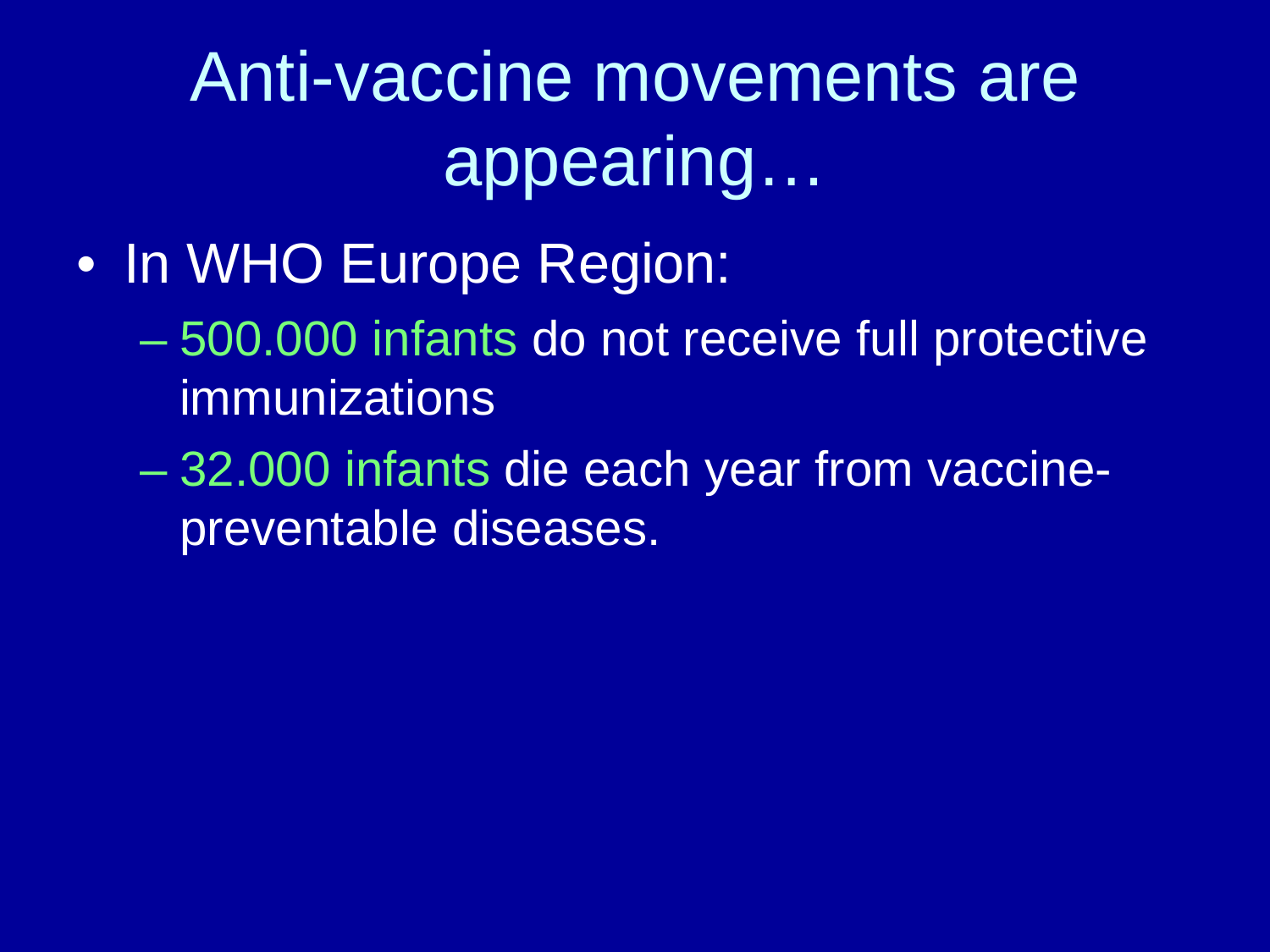A strong belief in the effectiveness of vaccine is the strongest predictor of vaccine uptake.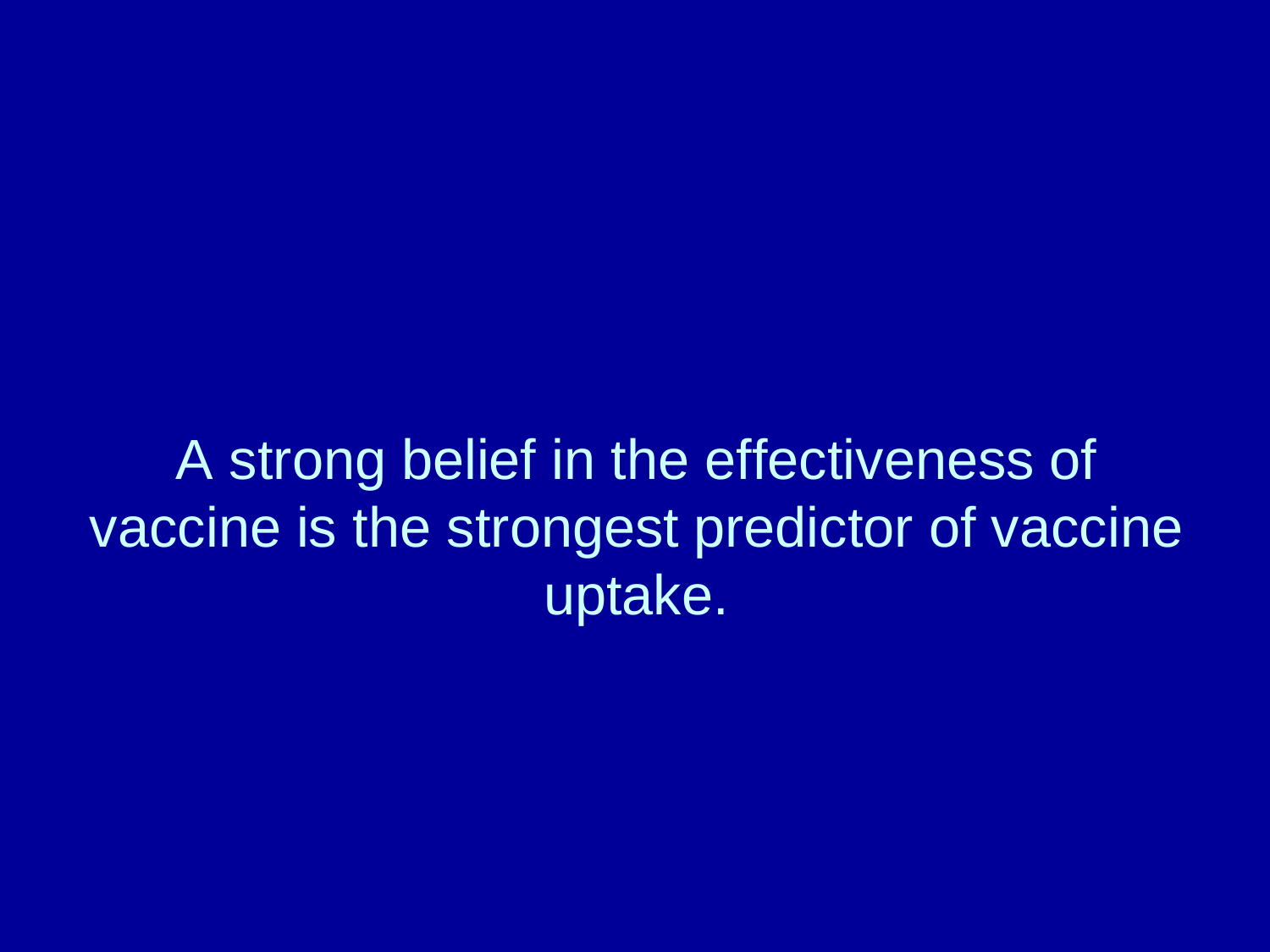# Benefits of a life-long vaccination program

- In 2000 poliomyelitis disappeared from the USA (in 1900: annual morbidity 16.316).
- USA:

| <b>Mortality</b> | <b>In 2000</b> | In 1900 |
|------------------|----------------|---------|
| Diphtheria       | 1              | 175.885 |
| <b>Measles</b>   | 86             | 503.282 |
| <b>Mumps</b>     | 338            | 152.209 |
| <b>Rubella</b>   | 176            | 47.745  |
| <b>Tetanus</b>   | 35             | 1.314   |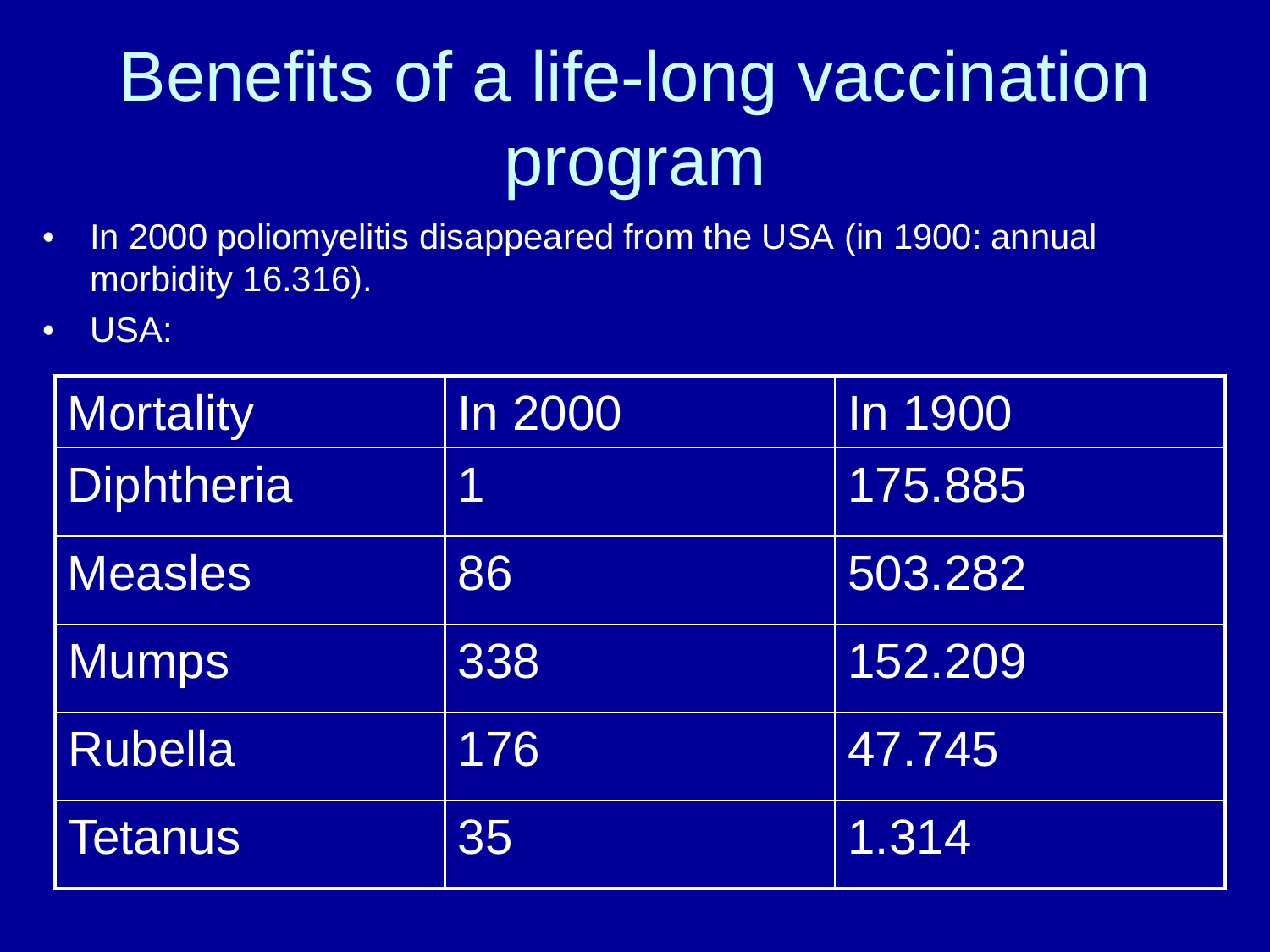Why are these irrefutable public health successes of vaccine programs being continuously questioned?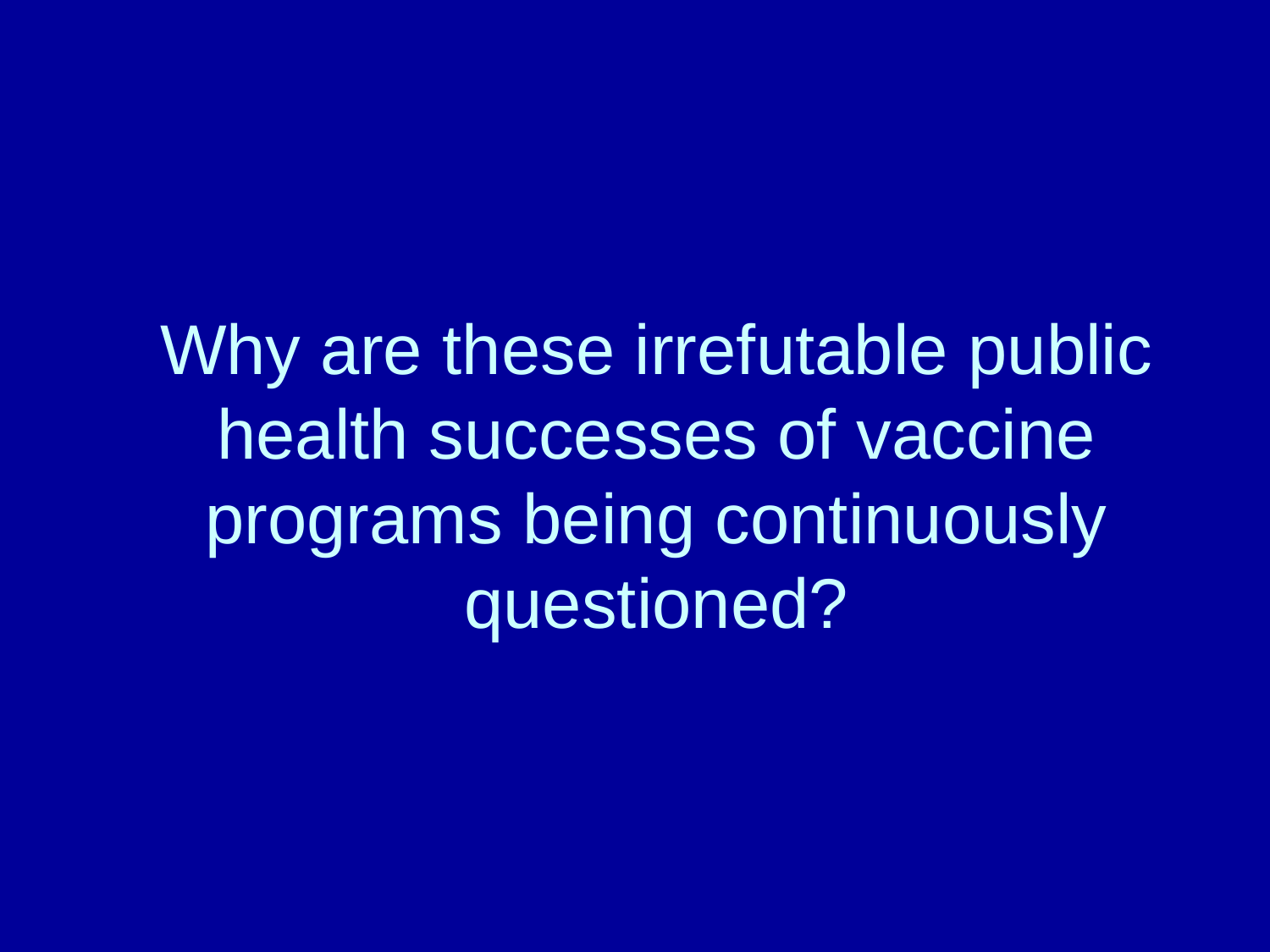#### We can learn a lot from the vaccine paediatric model

| <b>Statements of parents</b>                                      | <b>Parents</b><br>approve<br>vaccination | Parents do<br>not<br>approve<br>vaccination |
|-------------------------------------------------------------------|------------------------------------------|---------------------------------------------|
| Immunizations are getting<br>better and safer all the time        | 95%                                      | 45%                                         |
| I refuse vaccination because I<br>know what is best for my child  | 5%                                       | 50%                                         |
| Vaccines are more important than<br>ever because of global travel | 92%                                      | 60%                                         |
| My child should not been given<br>a lot of shots at the same time | 12%                                      | 82%                                         |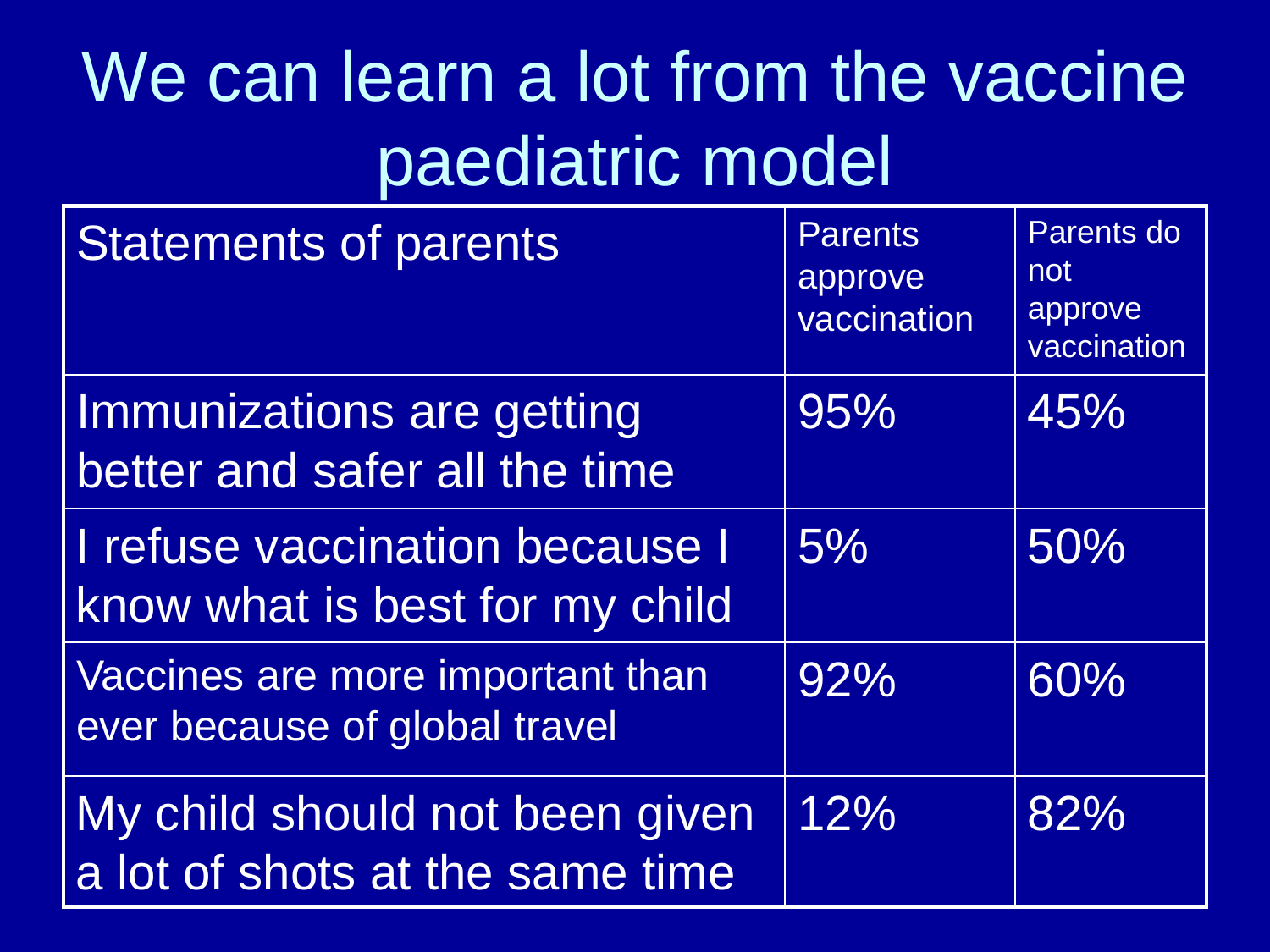### We can learn a lot from the vaccine paediatric model

- Better information can avoid such bizarre believes of the parents.
- That includes:
	- full information of the benefit of vaccination (risk of vaccination <<<risk of disease)
	- Full information about the possible (exceptional) side-effects.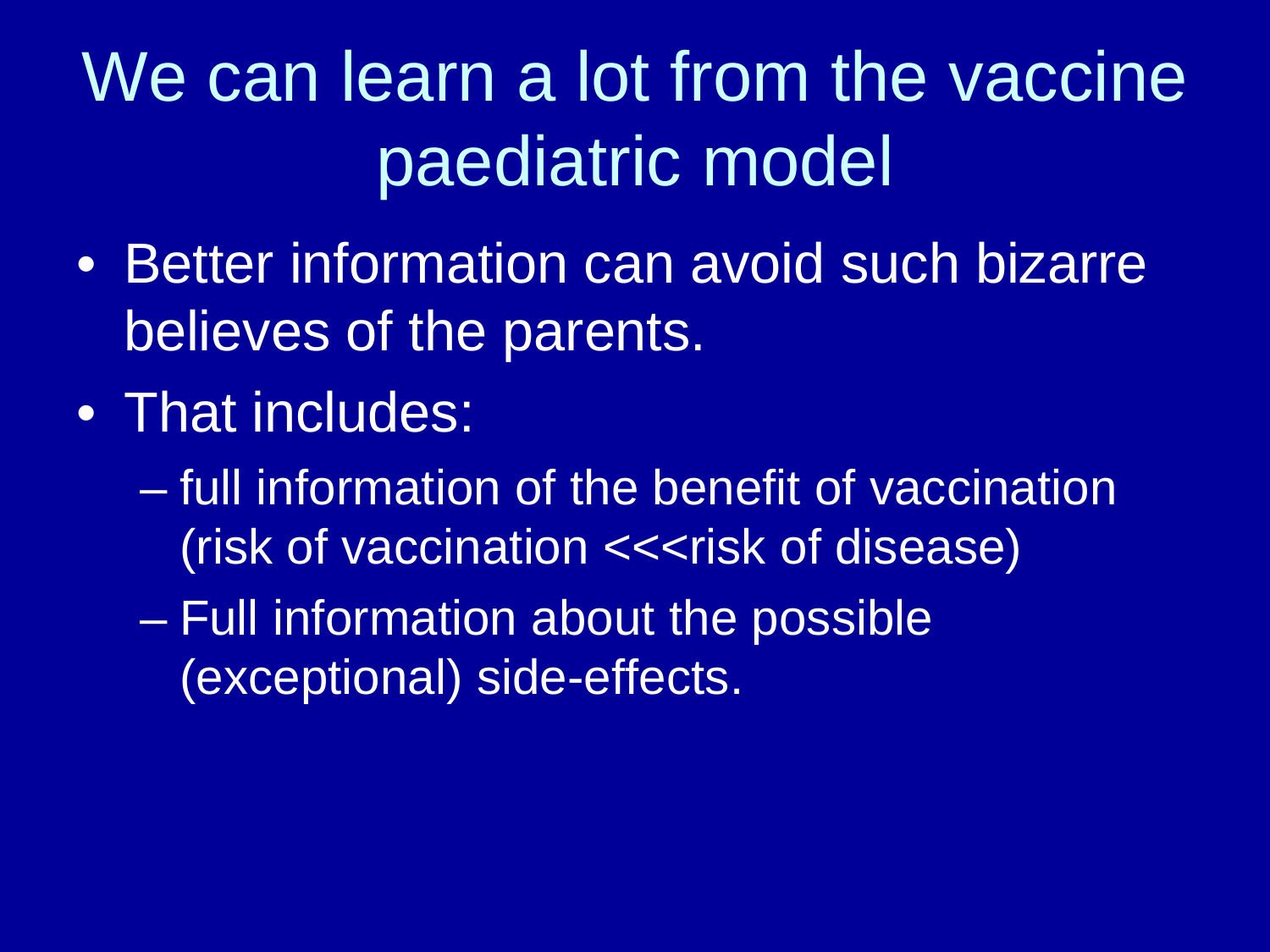#### Barriers to vaccination in adults aged 60+

Have a lower vaccine coverage in the USA:

- Low socio-economic status
- Men < women
- African Americans
- A smoker in deprived areas
- Not being insured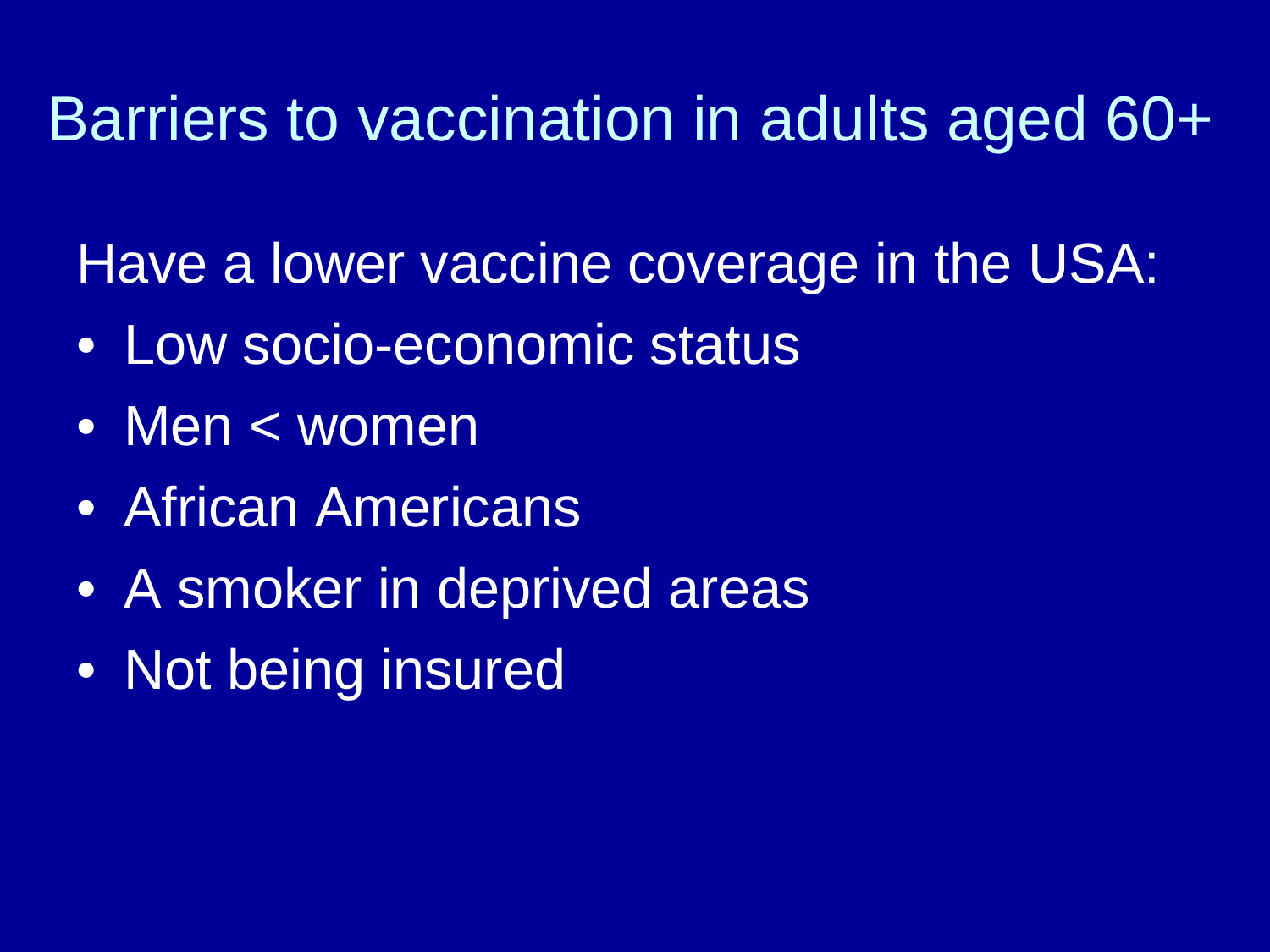#### Barriers to vaccination in adults aged 60+

Results for the flu season peak:

• Substantially higher in poor districts (if more vaccination in those poor districts  $\rightarrow$ less flu season peak)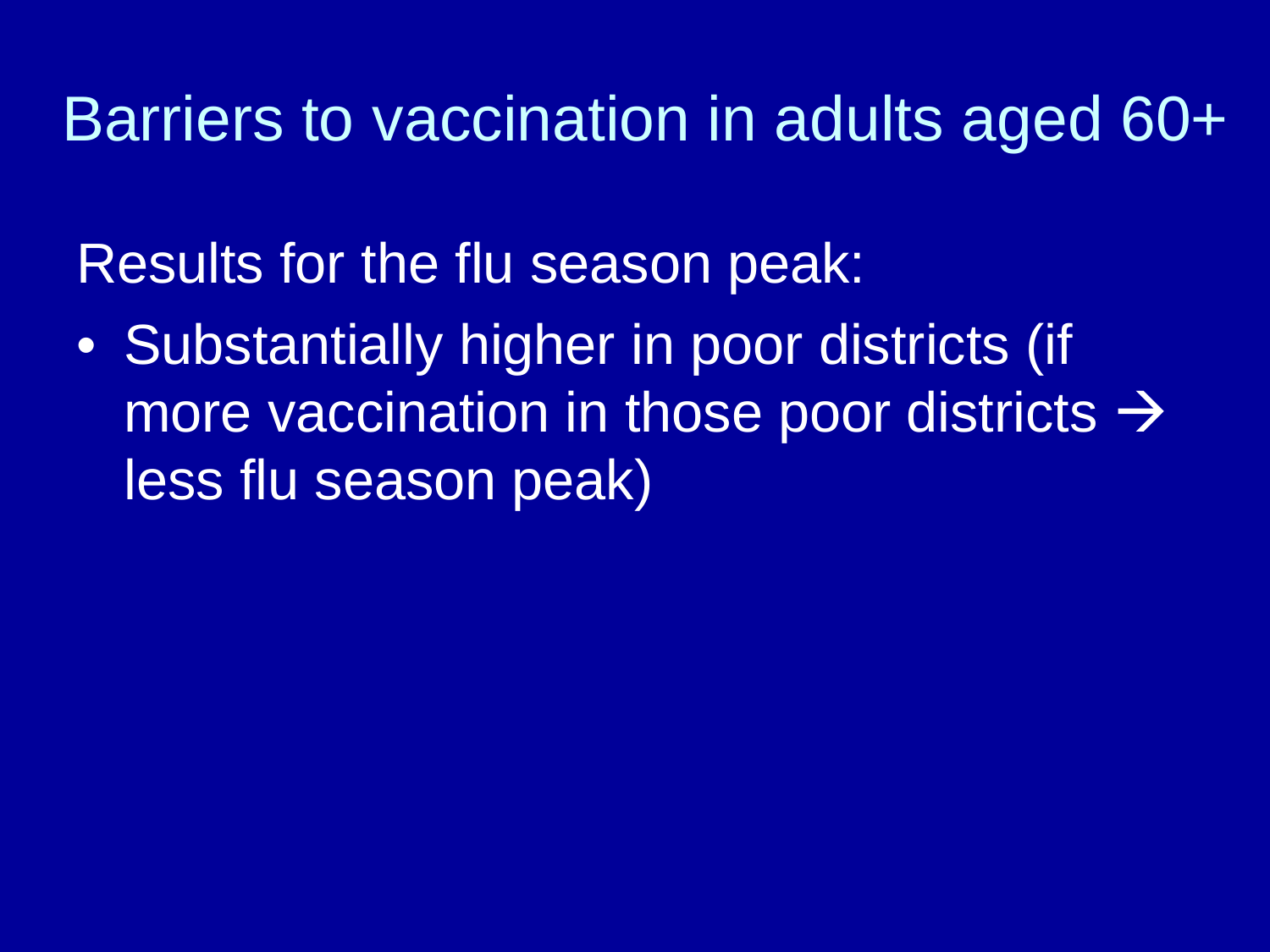#### Barriers to vaccination in adults aged 60+

Why this people do not receive vaccination?

- They think them unnecessary
- Do not know how to obtain free vaccination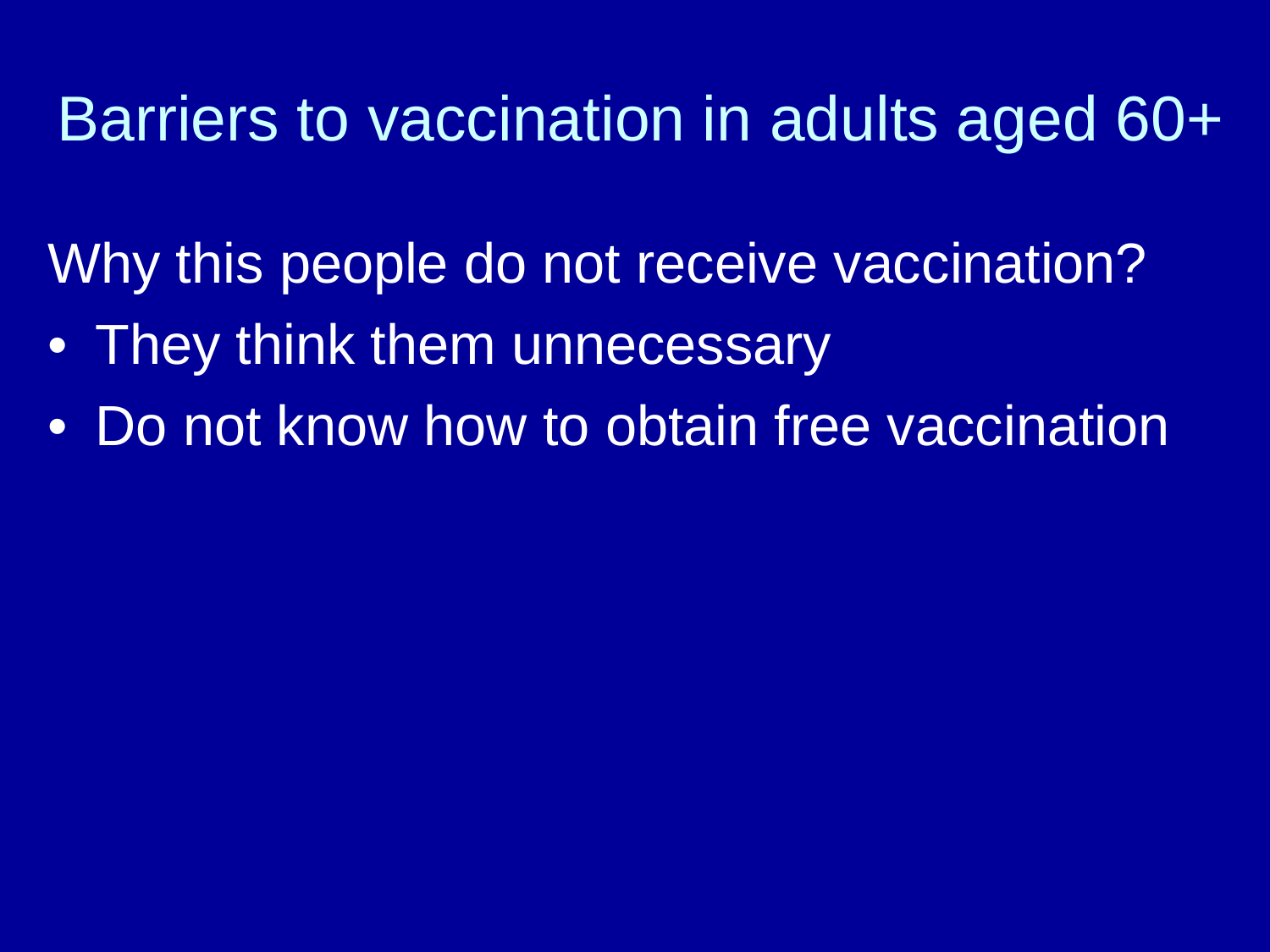# Have a negative effect on vaccine coverage rate:

- Not having a GP
- Having difficulty getting to the GP for vaccination
- Not receiving either verbal or written recommendations
- Not being previously vaccinated
- Not having any incentives
- Not getting any reminders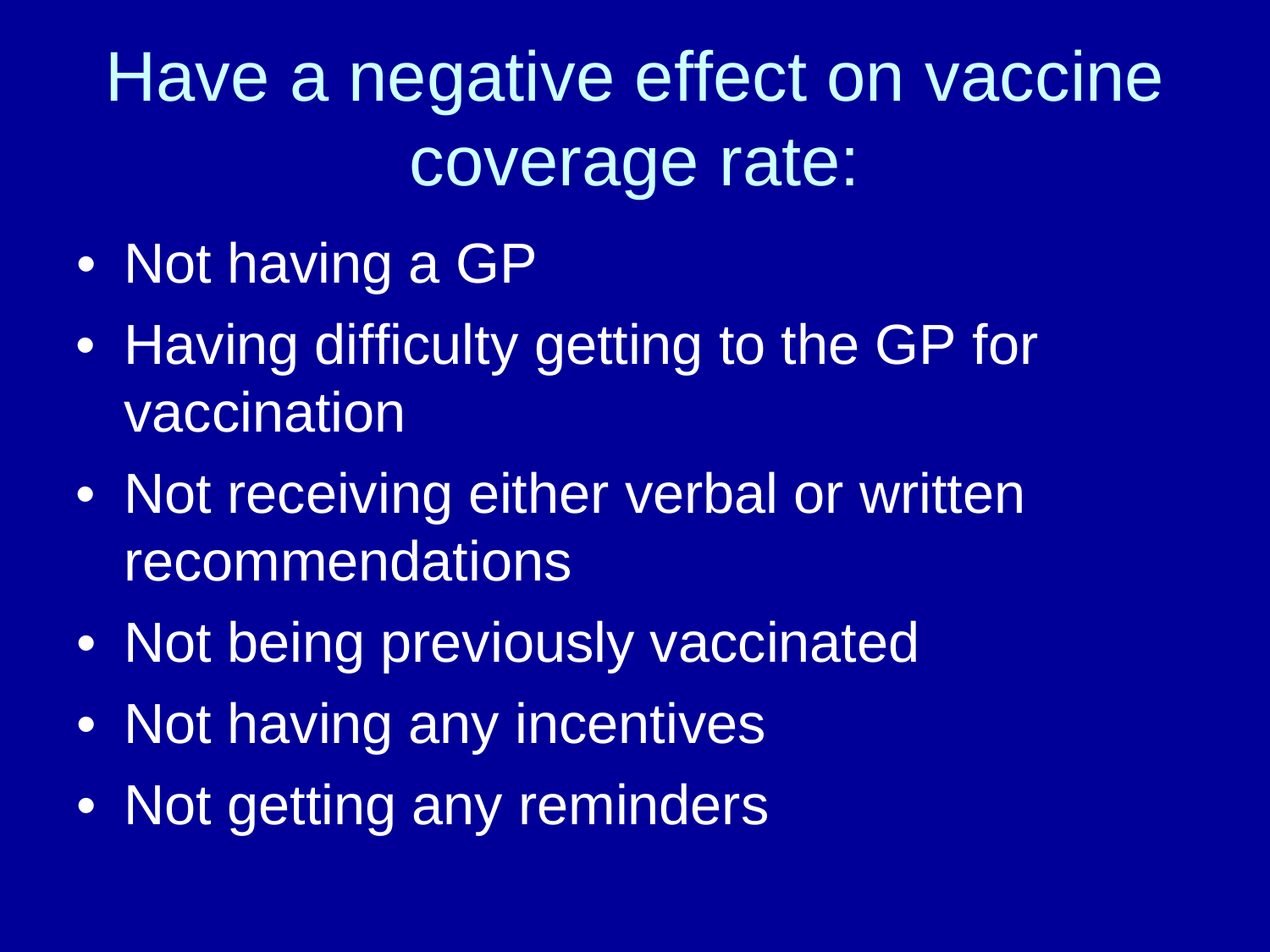Some practitioners are negatively influenced by some publications

• Ex.: Simonsen and Rizzo: no diminution of mortality during influenza episodes by vaccination…(but …frailest are less vaccinated and have less immune response)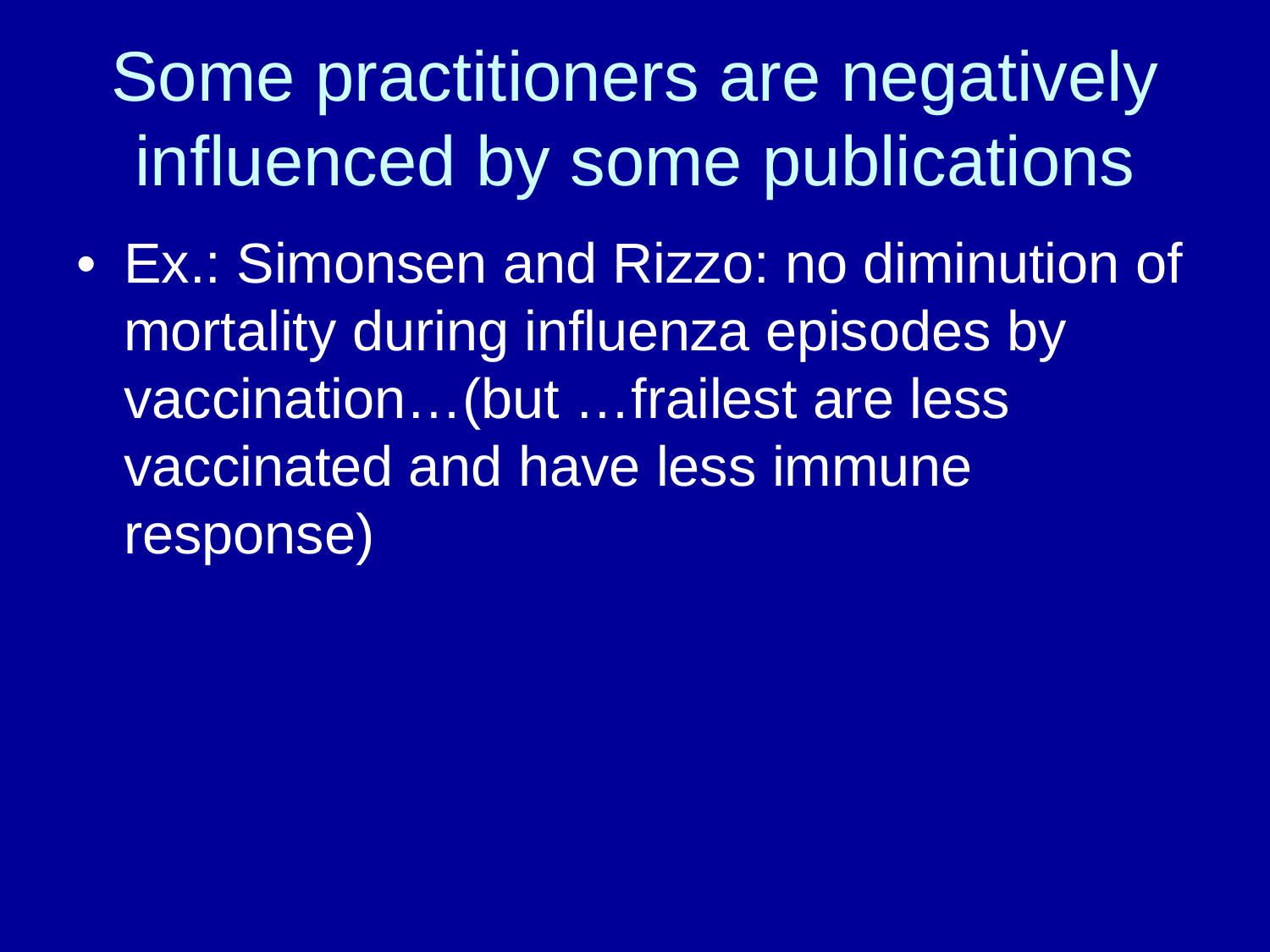### Doubts about vaccine safety and fear of side effects

- Not likely to contract influenza because they feel healthy
- Take regular exercise
- Influenza is not a serious disease which cannot in any case be avoided by vaccination
- Vulnerable older adults with co-morbidities think that vaccination will make them feel even more ill
- The absence of any vaccine recommendation may reinforce their deep belief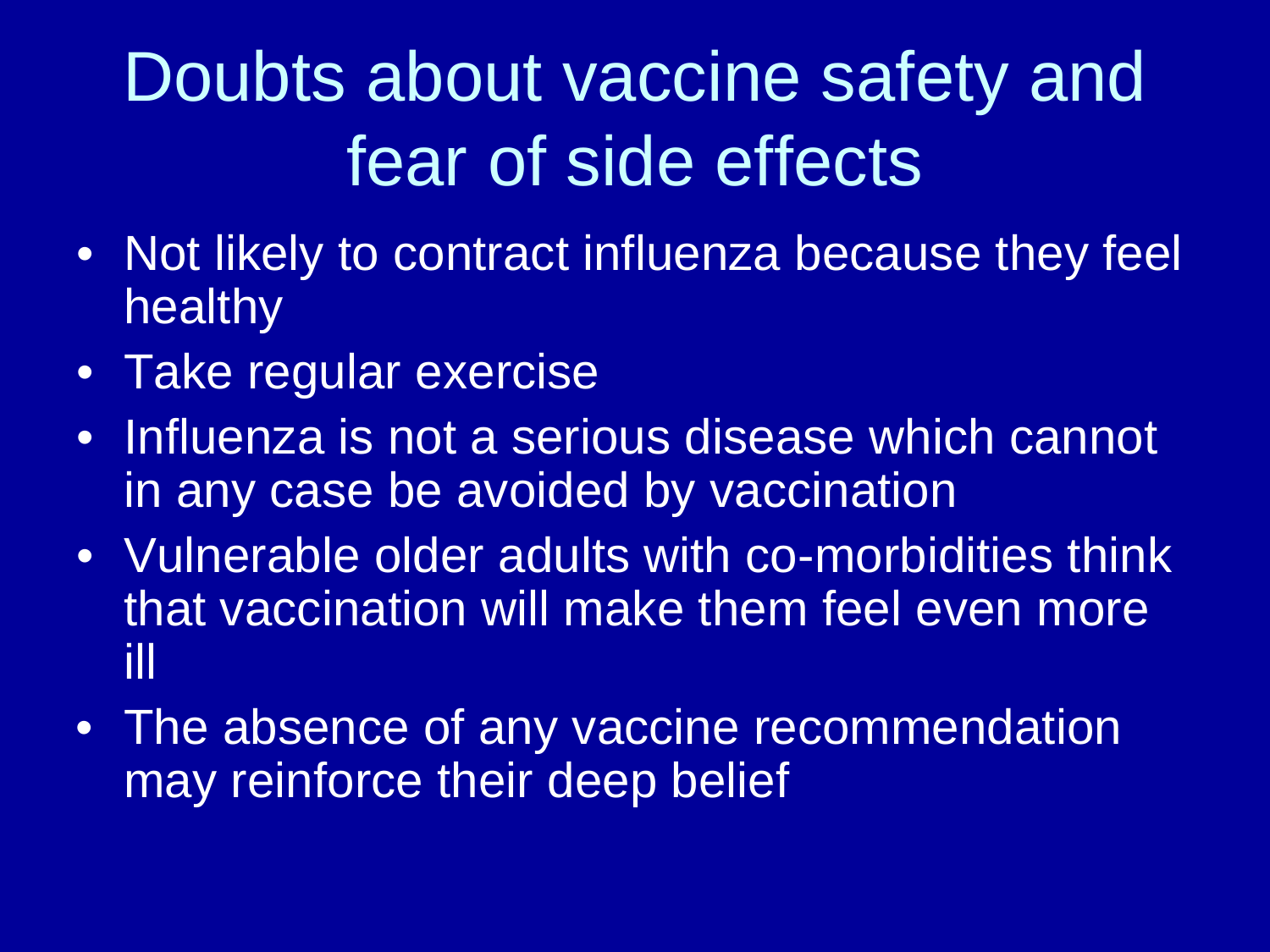Willingness to vaccinate begins with healthcare workers' willingness to be vaccinated themselves.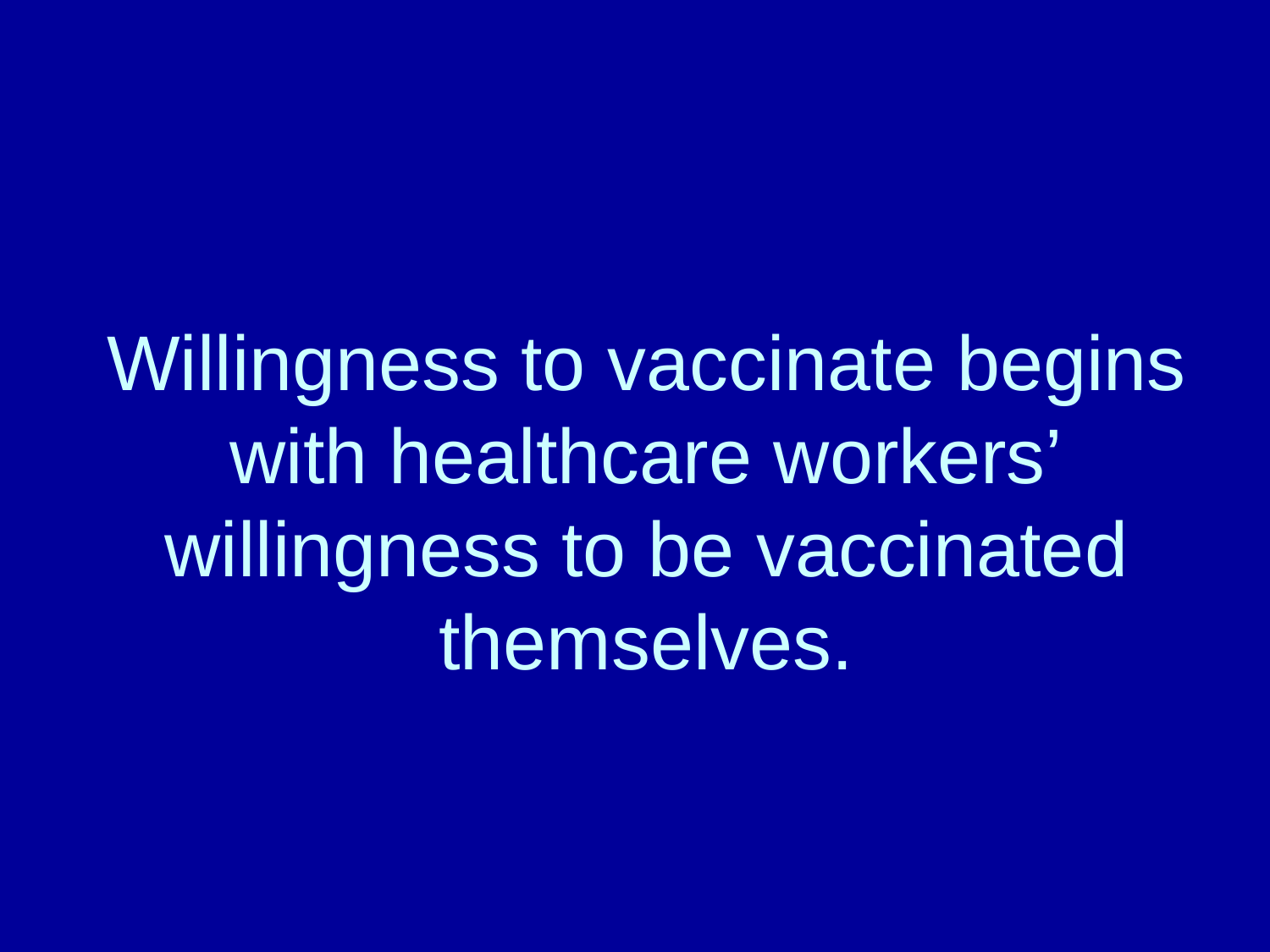Remarks of Dutch GP's on the reasons for not being vaccinated against influenza:

- I have no medical indication for vaccination (52%)
- I am protected against influenza by frequent professional exposures to the virus (28%)
- I doubt whether vaccination will be effective  $(16%)$
- I forgot the vaccination (14%)
- I am frightened by possible adverse effects of vaccines (6%)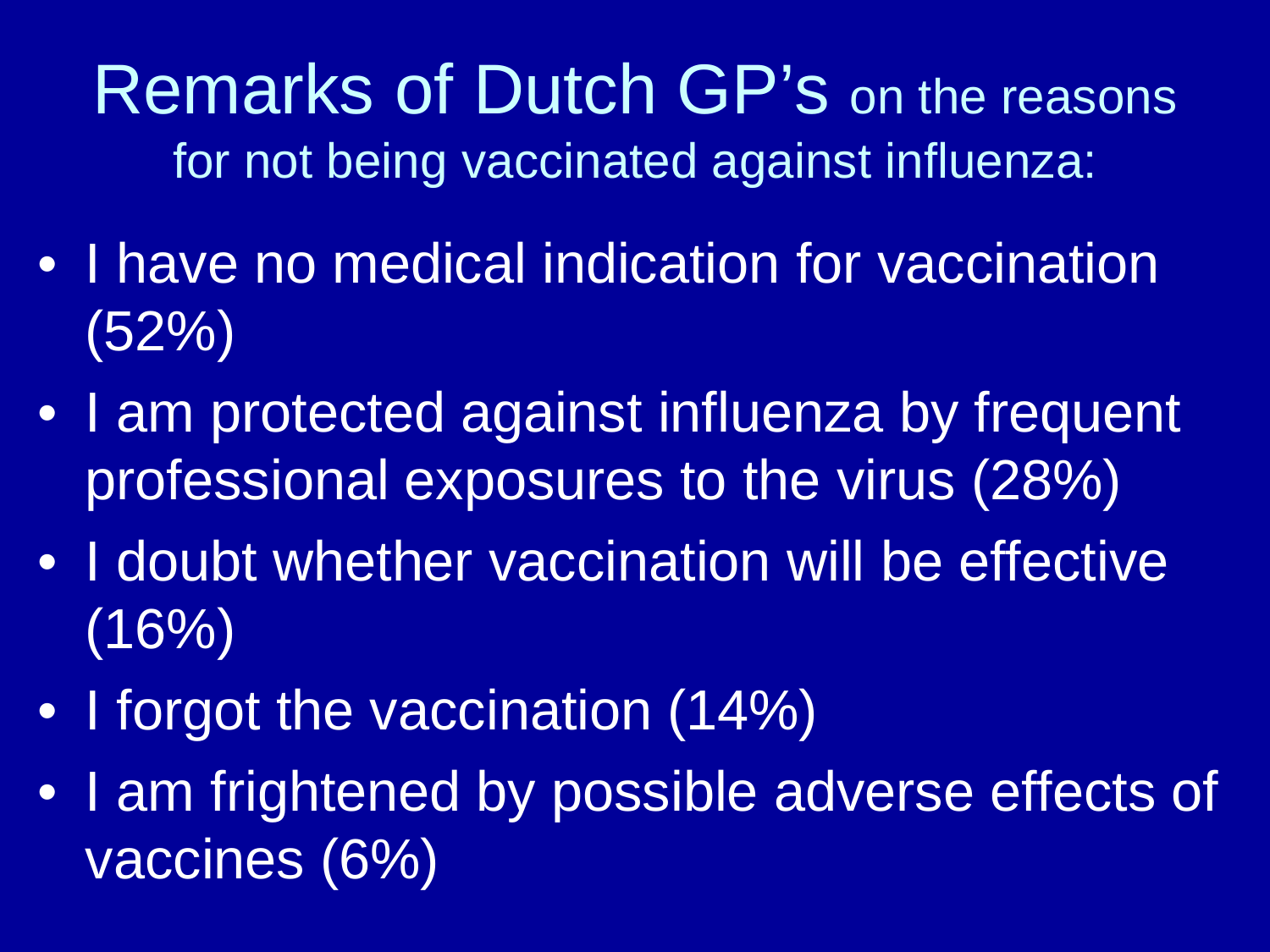Healthcare workers' vaccine uptake is associated with:

- Older age (p=0,008)
- Believing that other departmental colleagues have been vaccinated (p<0,0001)
- Having cared for patients suffering from severe influenza (p=0,03)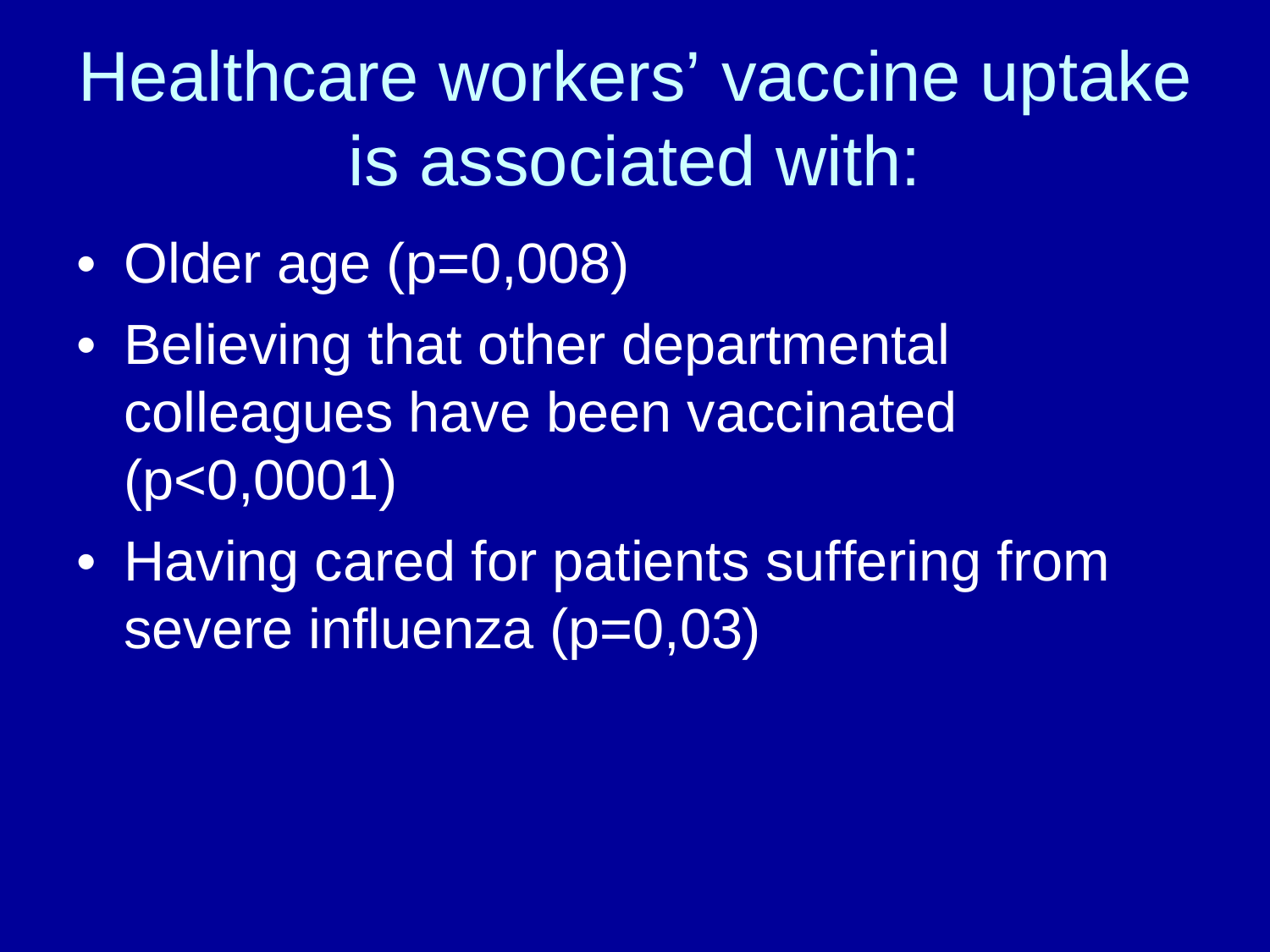Predisposing, reinforcing and enabling factors influencing Influenza vaccination acceptance among Healthcare workers.

- 1906 workers Univ. Hospital Valencia
- Influenza season 2002-2003
- Vaccination offered free of charge
- Several weeks intense promotion: letters, meetings and posters.
- Control subjects (who did not receive the influenza vaccine).

D.Bautista et al, Infect Control Hosp Epidemiol 2006;27:73-77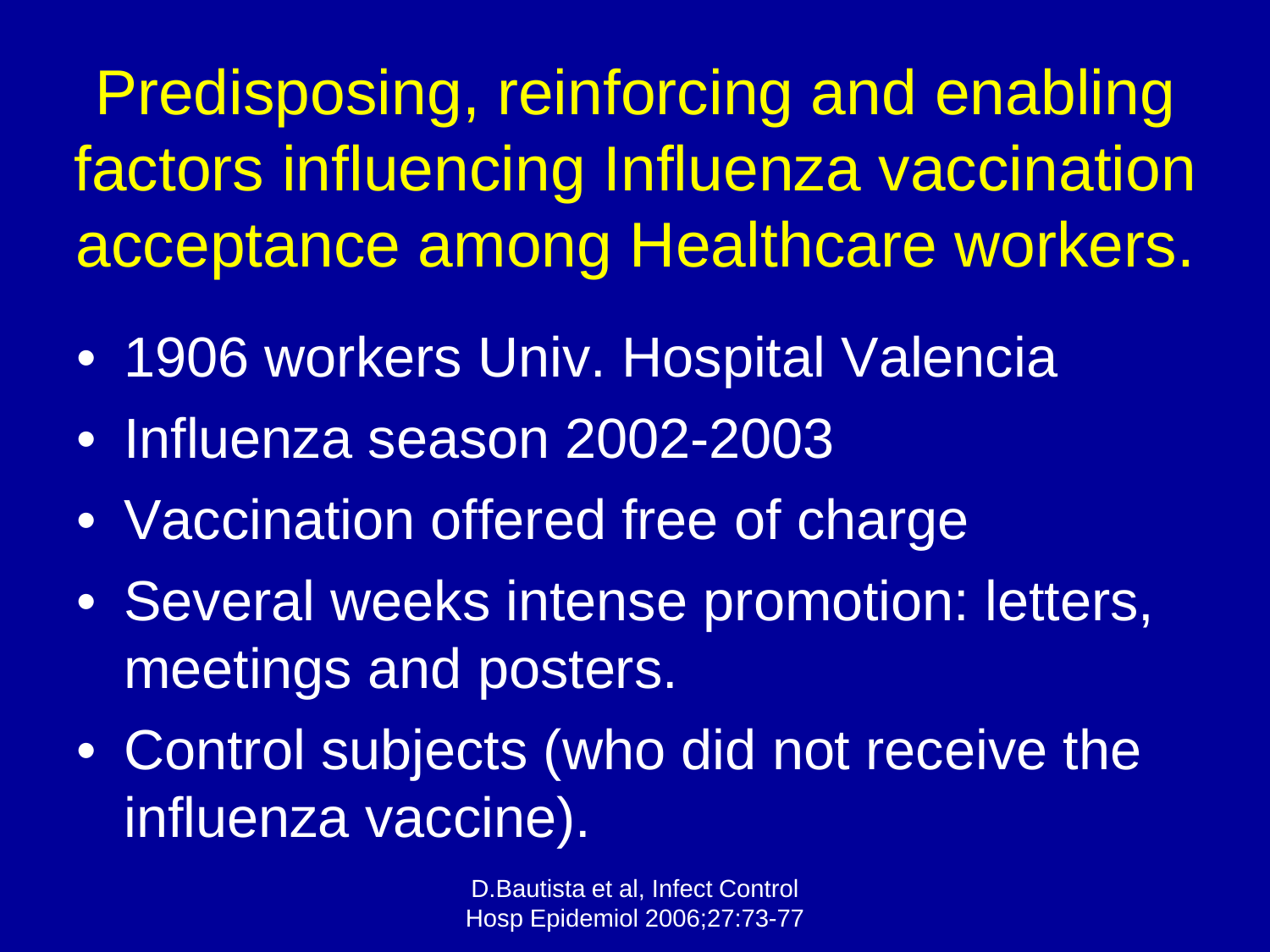# Predisposing factors

- Perception of the influenza vaccine's effectiveness
- Knowledge about influenza vaccination recommendation
- Agreement with the influenza vaccination recommendation
- Fear of adverse reactions due to influenza vaccination
- Fear of needles
- Presence of chronic disease
- Perception of high likelihood for acquiring influenza
- Belief that influenza may be a serious illness
- Worry about missing work due to illness
- Worry about transmitting influenza to relatives/patients
- Contact with severely ill patients
- Previous influenza in the absence of influenza vaccination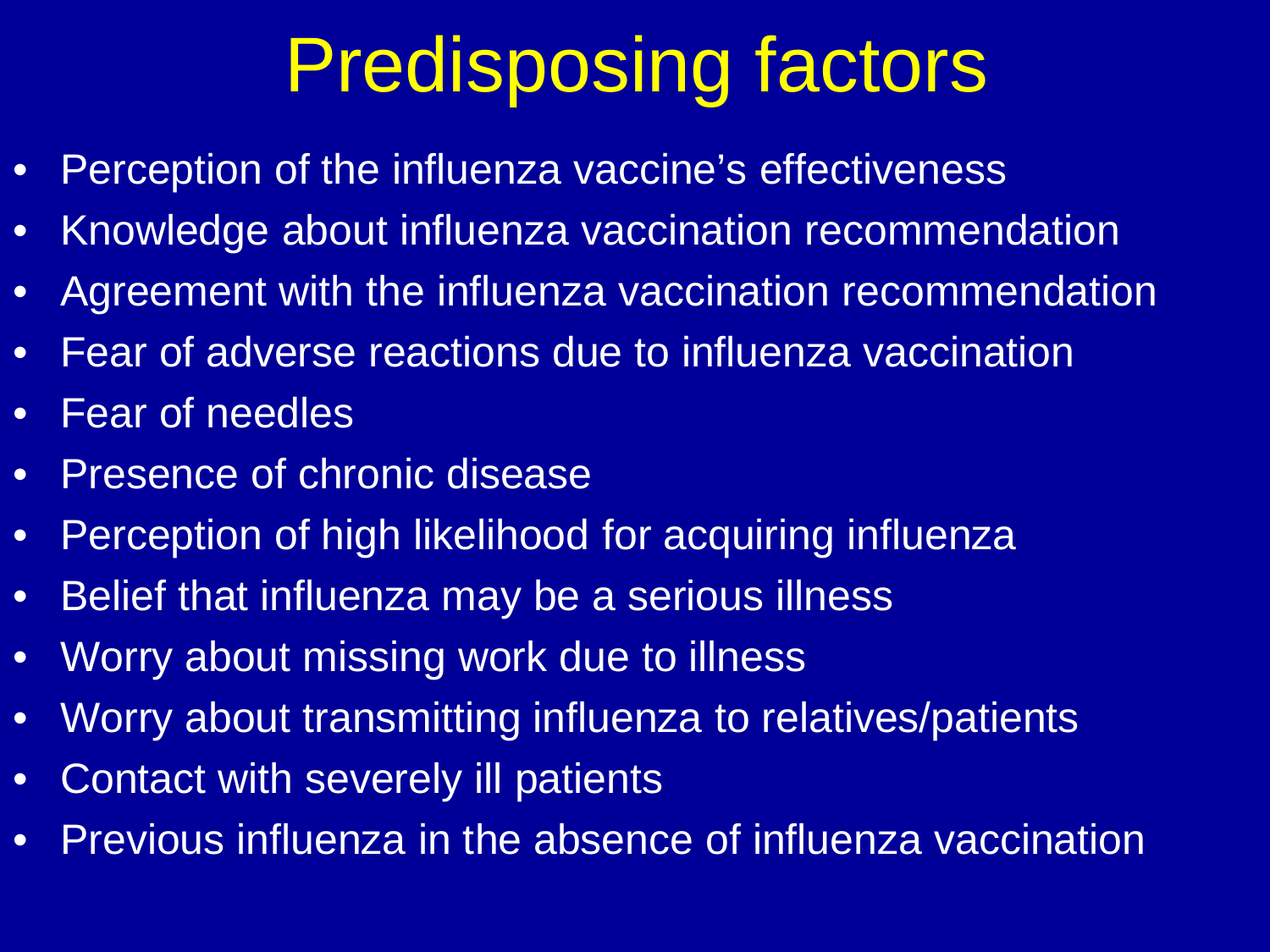# Reinforcing factors

- Previous influenza after influenza vaccination
- Presence of adverse reactions due to influenza vaccine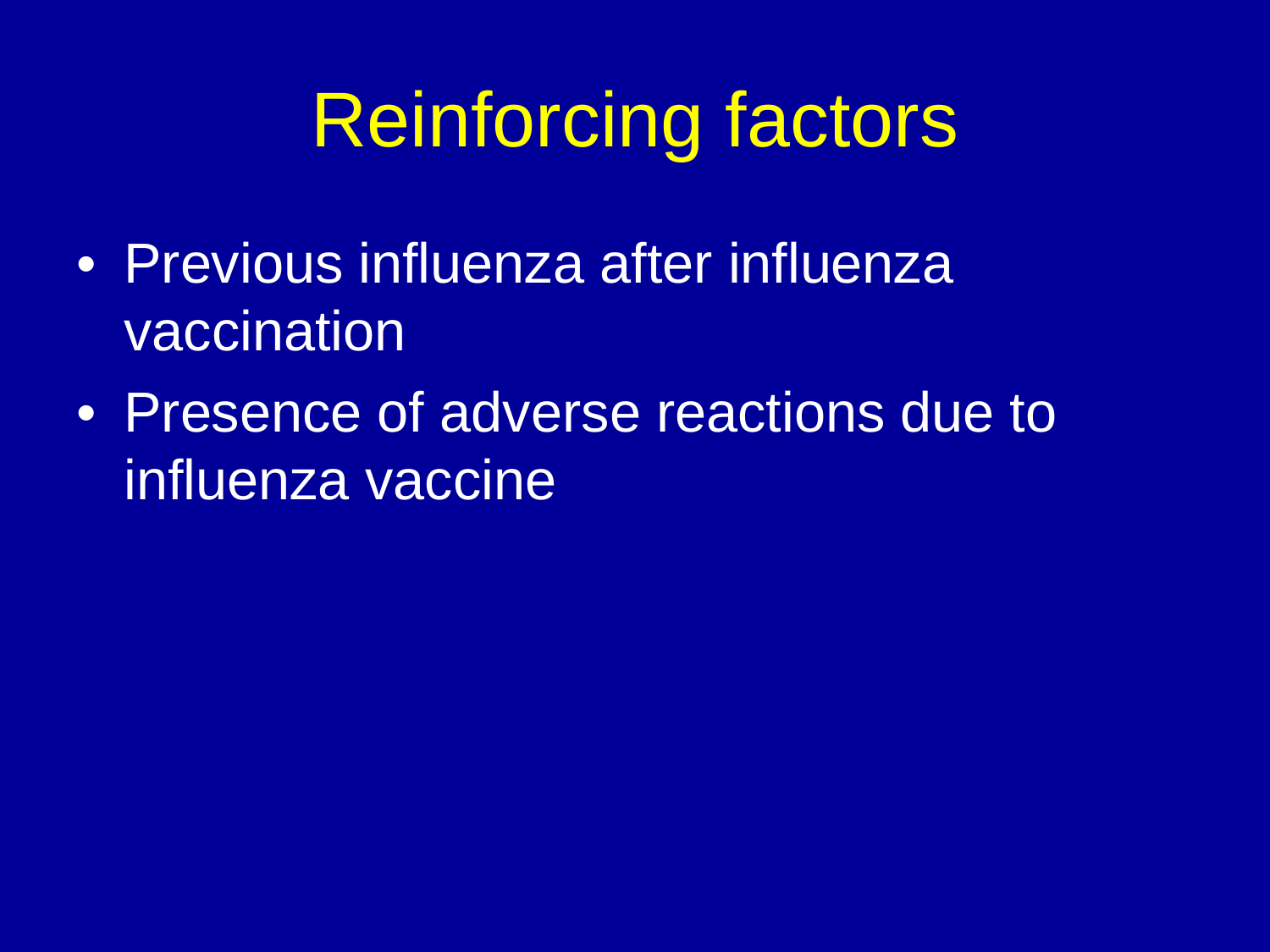# Enabling factors

- Receipt of personal advice about influenza vaccination
- Adequate free time for vaccination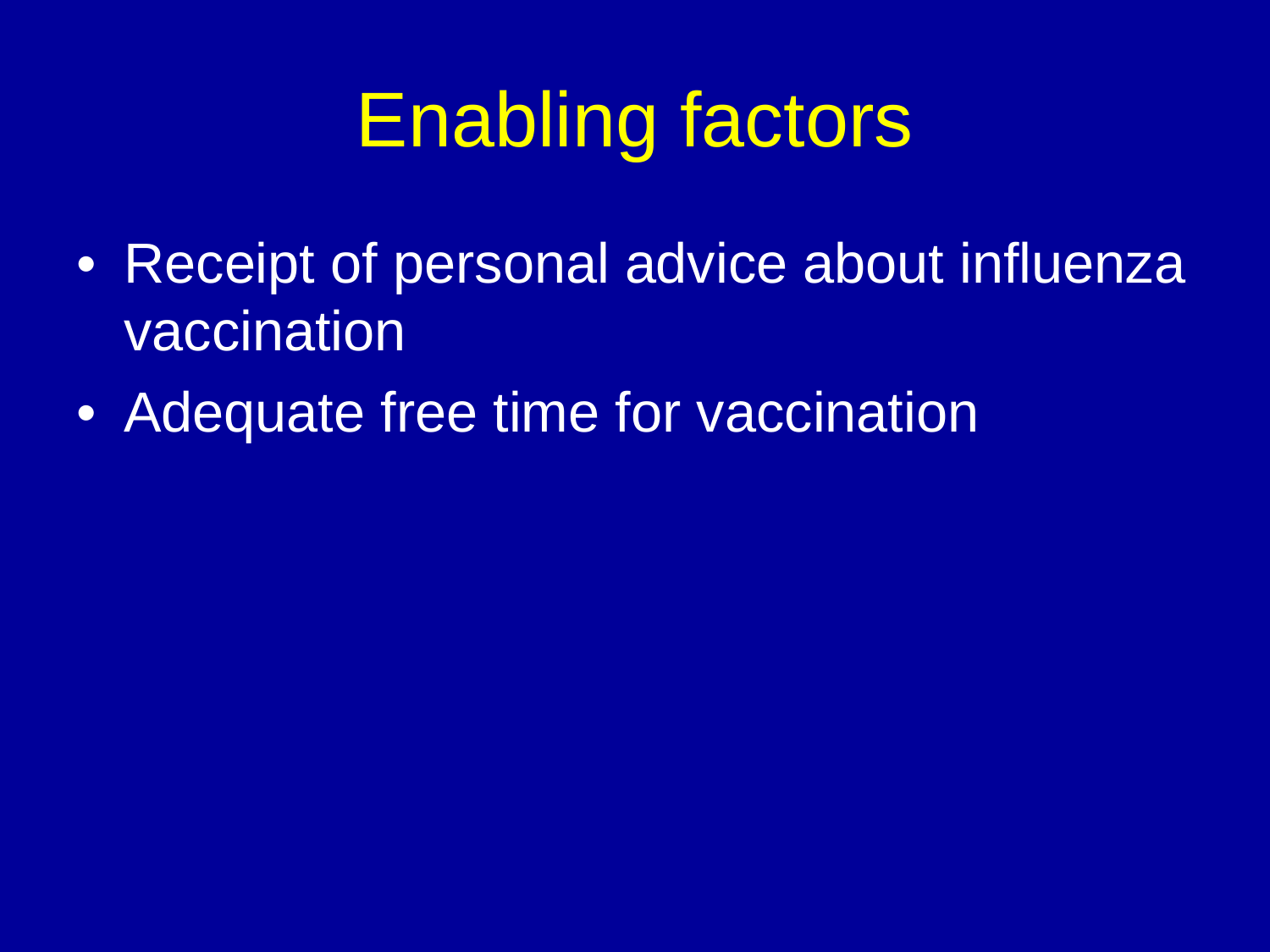# **Results**

- 10,2% vaccinated
- Response rate of
	- vaccinated : 91,2%
	- 291 controls initially selected: 87,6%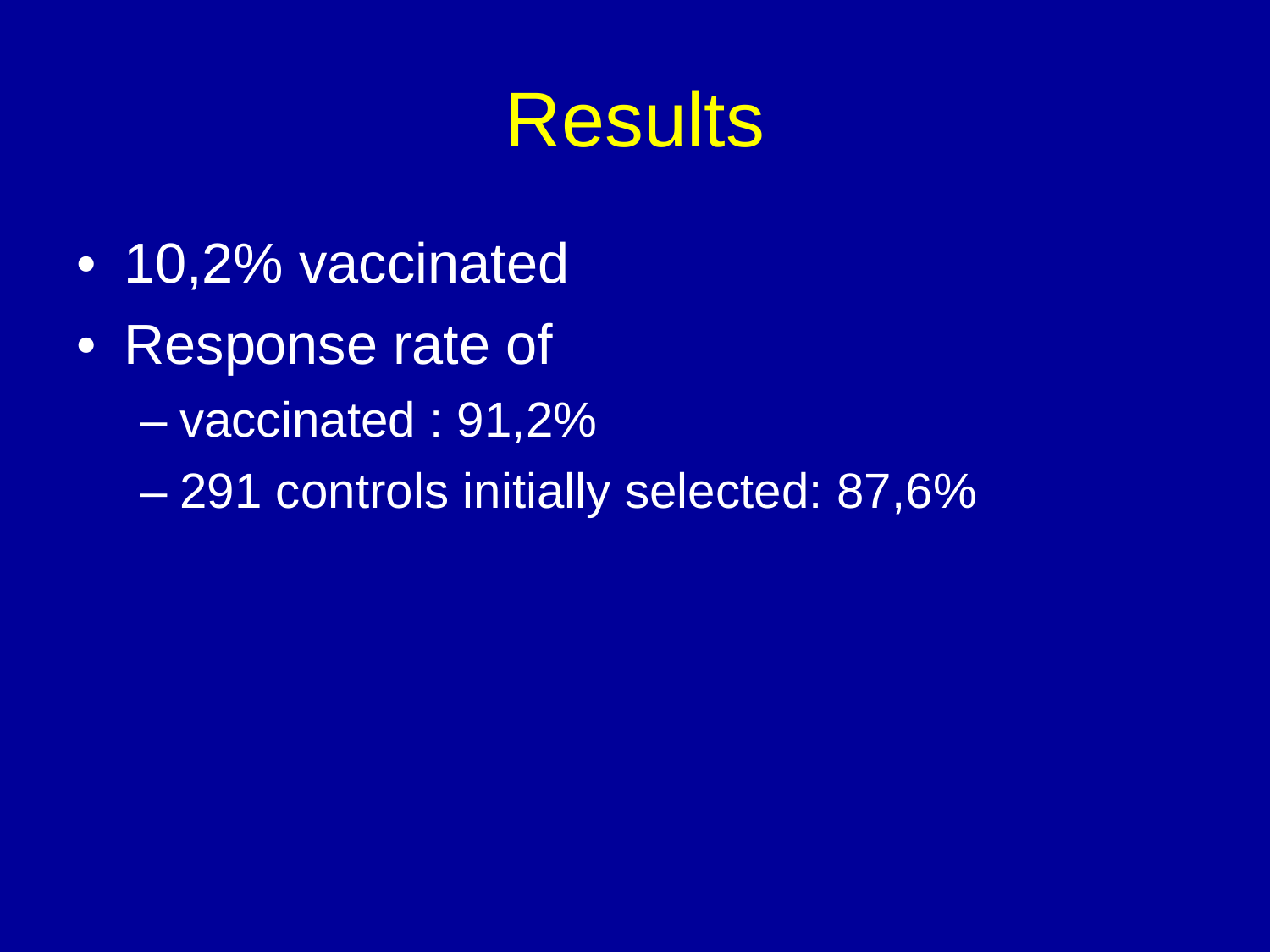# **Results**

Was associate with receipt of the vaccine:

- Agreement with the influenza vaccination recommendation
- Previous influenza vaccination
- Adequate free time for vaccination
- Perception of high likelihood for acquiring influenza
- Concern about transmitting influenza to relatives
- Age
- Occupation (nurses < doctors)
- Receipt of personal advice
- Previous influenza in the absence of influenza
- perception of influenza vaccination effectiveness
- Fear of adverse reactions
- Contact with severely ill patients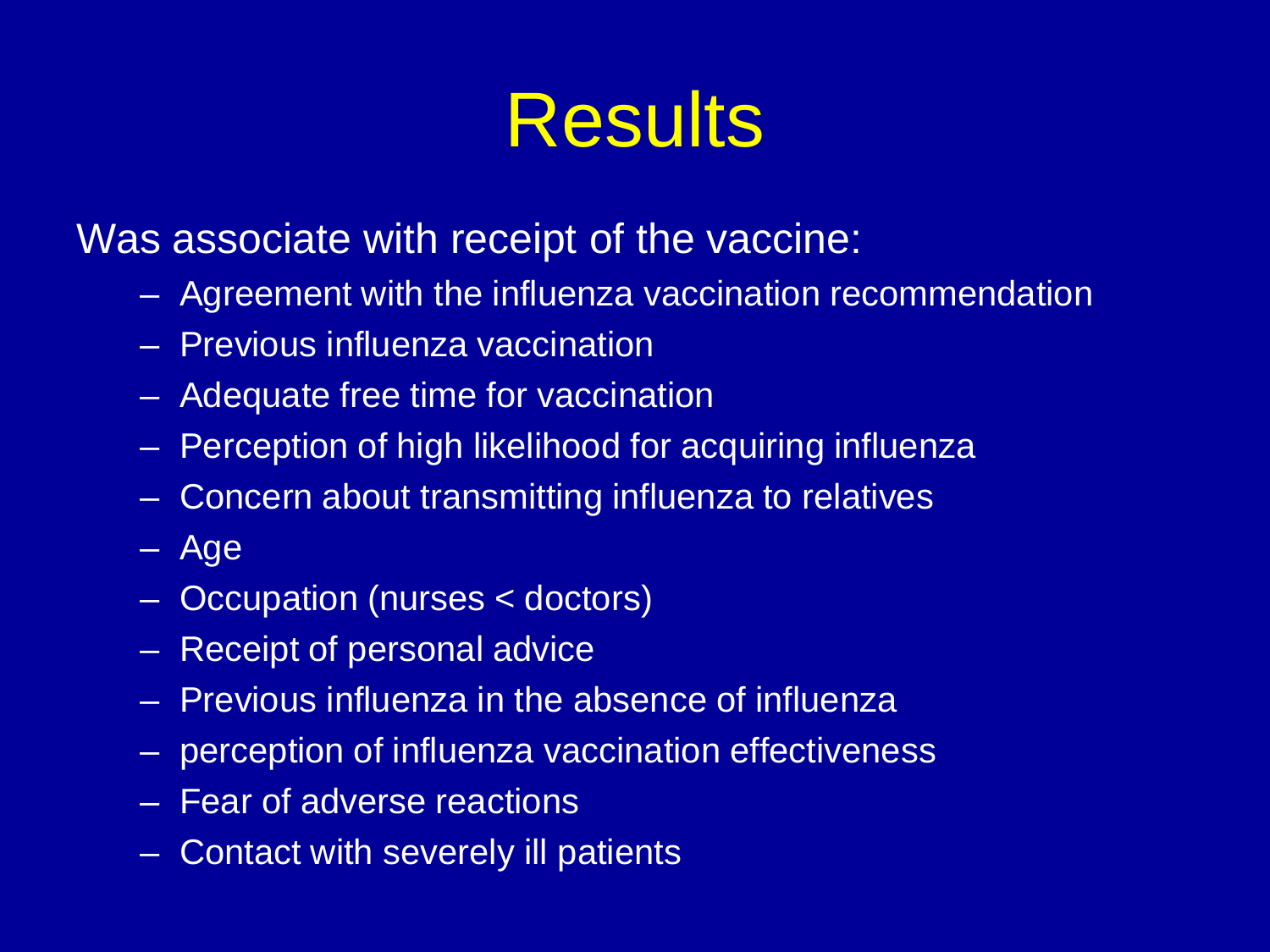Correlation between healthcare worker's knowledge of influenza vaccine and vaccine receipt.

- HCW:
	- at risk for occupational exposure
	- are potential vectors for nosocomial transmission
- Influenza vaccination:
	- decreased worker absenteeism
	- decrease in excess mortality in NH (1997)
- Since 1986 recommendation in the USA for all HCW!!!

R.A.Martinello et al. Inf. control and hosp Epidemiology, 2003, 24:845-847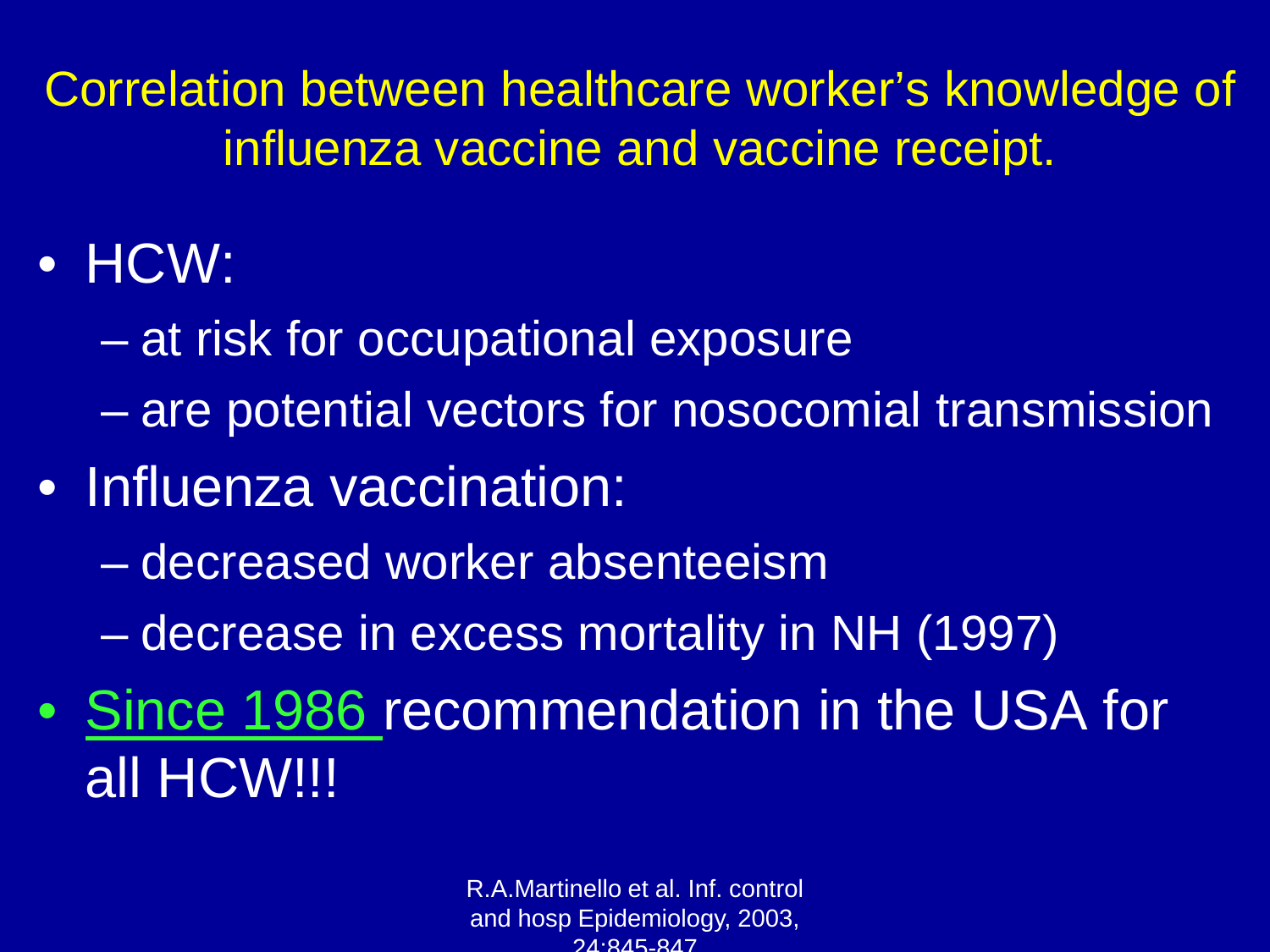# Survey regarding general knowledge of influenza

- 1. Can influenza vaccine cause influenza infection?
- 2. Is the influenza vaccine effective in preventing influenza?
- 3. Should HCW receive the influenza vaccine each year?
- 4. As a HCW, do you feel you are at risk to get influenza?
- 5. Can HCW spread influenza to their patients? How contagious is influenza? (very, somewhat, minimally)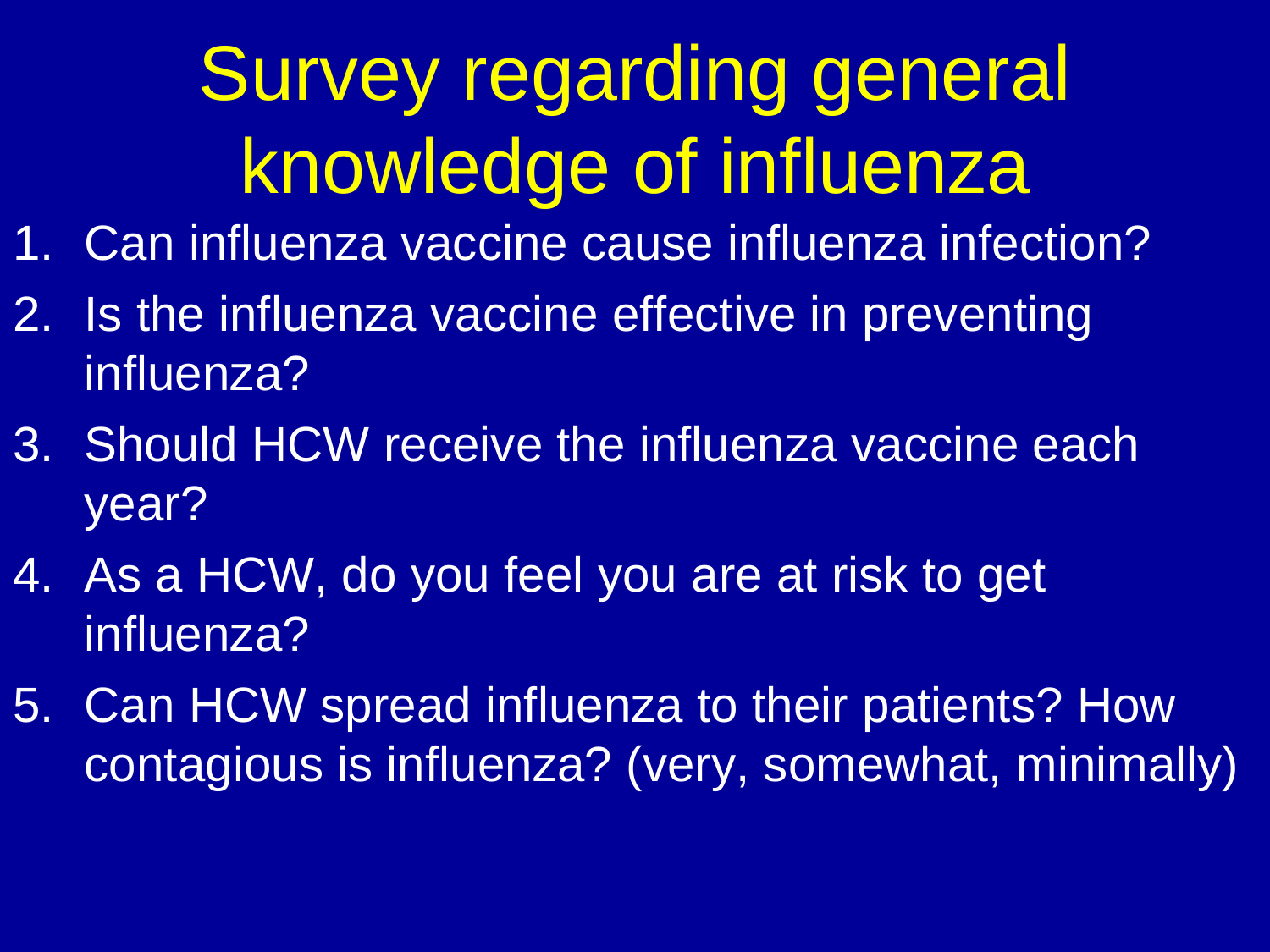# Survey regarding general knowledge of influenza

|                   | <b>Received</b><br>vaccination | <b>All questions</b><br>answered<br>correctly | <b>Declined</b><br>vaccination | <b>All questions</b><br>answered<br>correctly |
|-------------------|--------------------------------|-----------------------------------------------|--------------------------------|-----------------------------------------------|
| <b>Physicians</b> | 82%                            | 87%                                           | 18%                            | 95%                                           |
| <b>Nurses</b>     | 62%                            | 80%                                           | 38%                            | 49%                                           |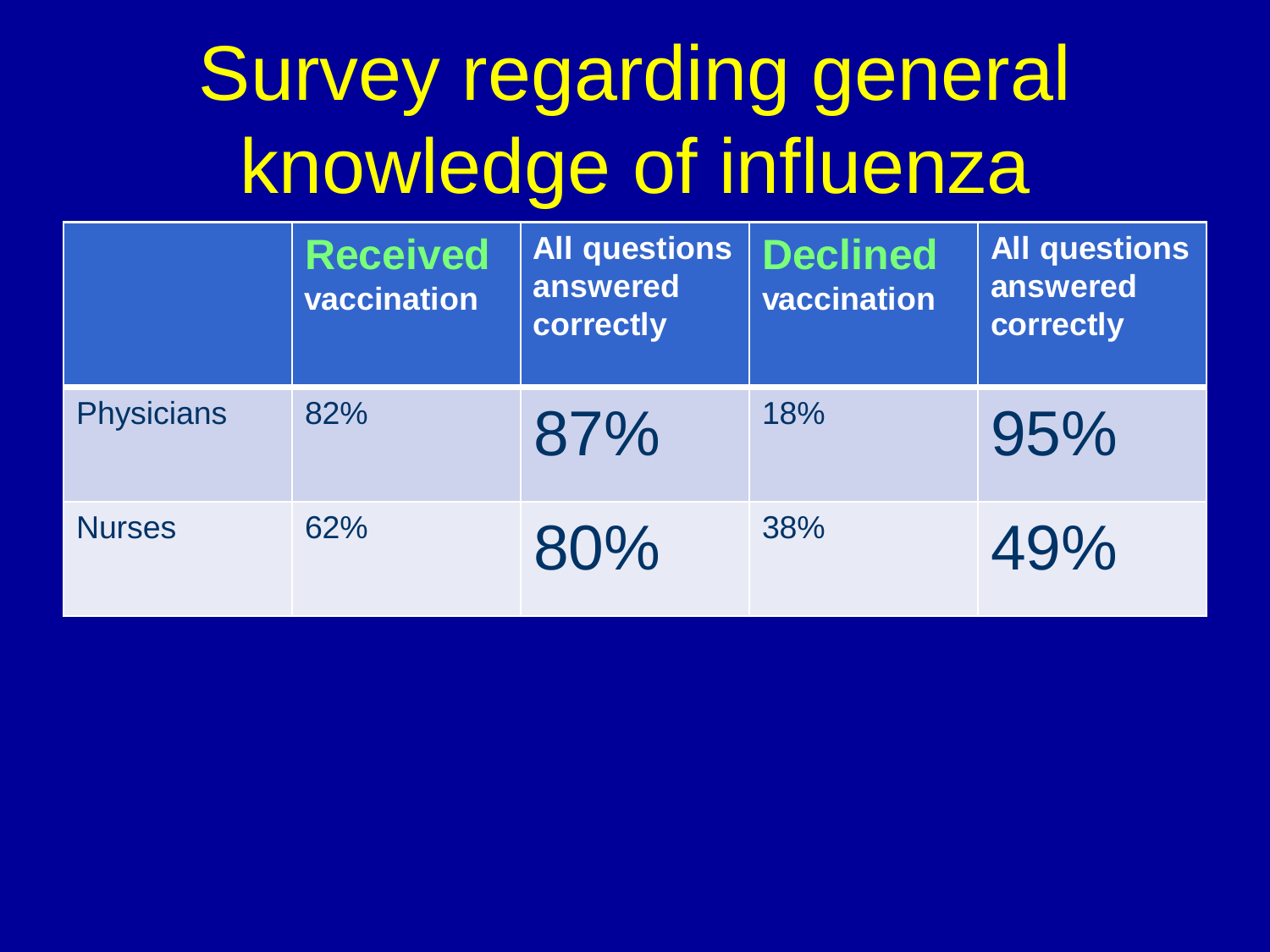# Need for separate strategies for physician and nursing populations

- Nursing benefit from
	- In-service didactic sessions: impact influenza vaccination, benefits influenza vaccination, side effects.
- Physician staff benefit from:
	- Ease and convenience of vaccination
	- Leadership of influential figures
	- For medical residents: contact with infectious disease subspecialists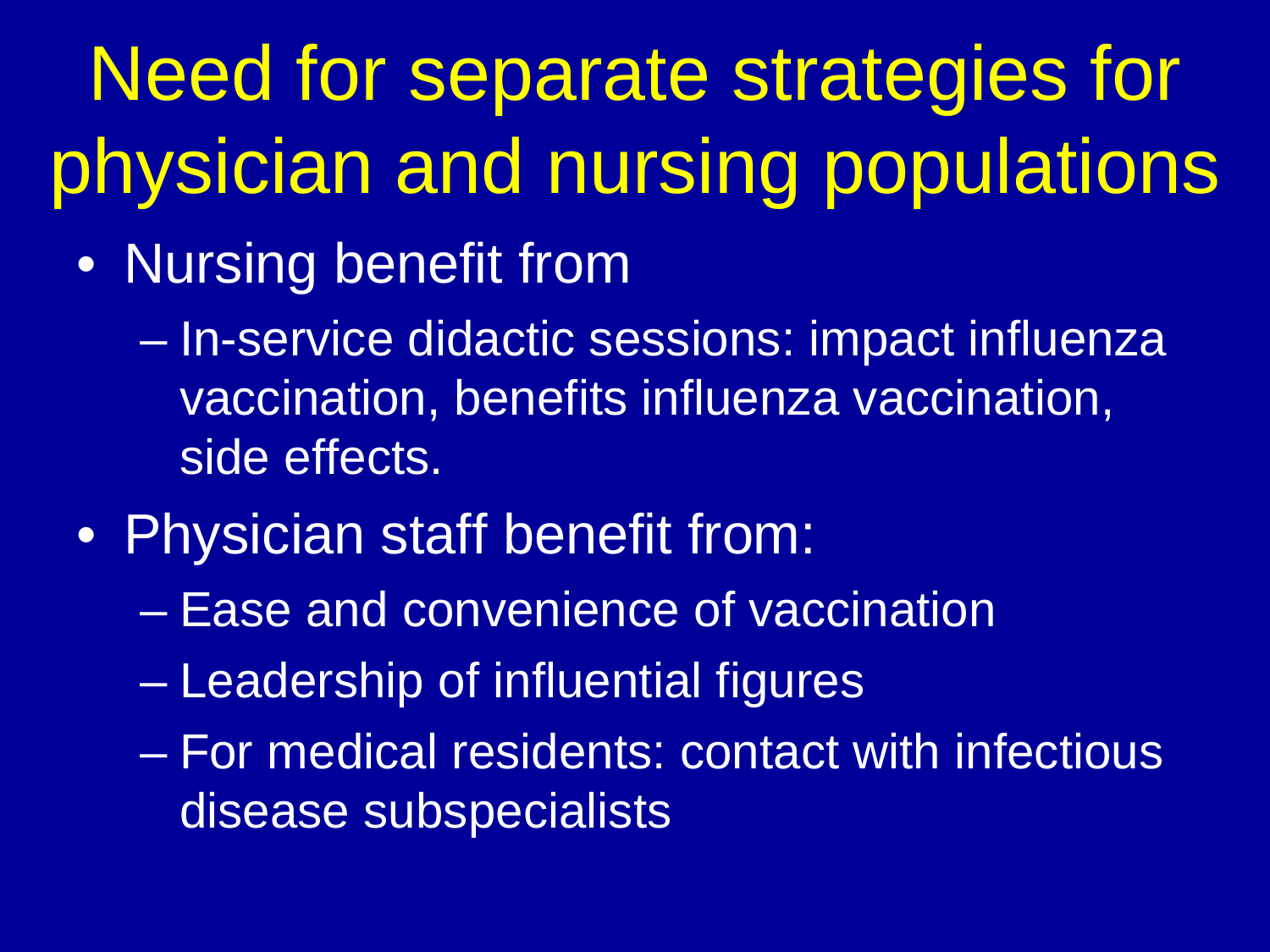### Strategies to improve willingness of healthcare workers

- Are not so successful…
- Important role of senior healthcare managers
	- Convincing
	- Easy access and diminish costs
- Peer pressure (professional duty)
- Need for targeting with adapted information this special group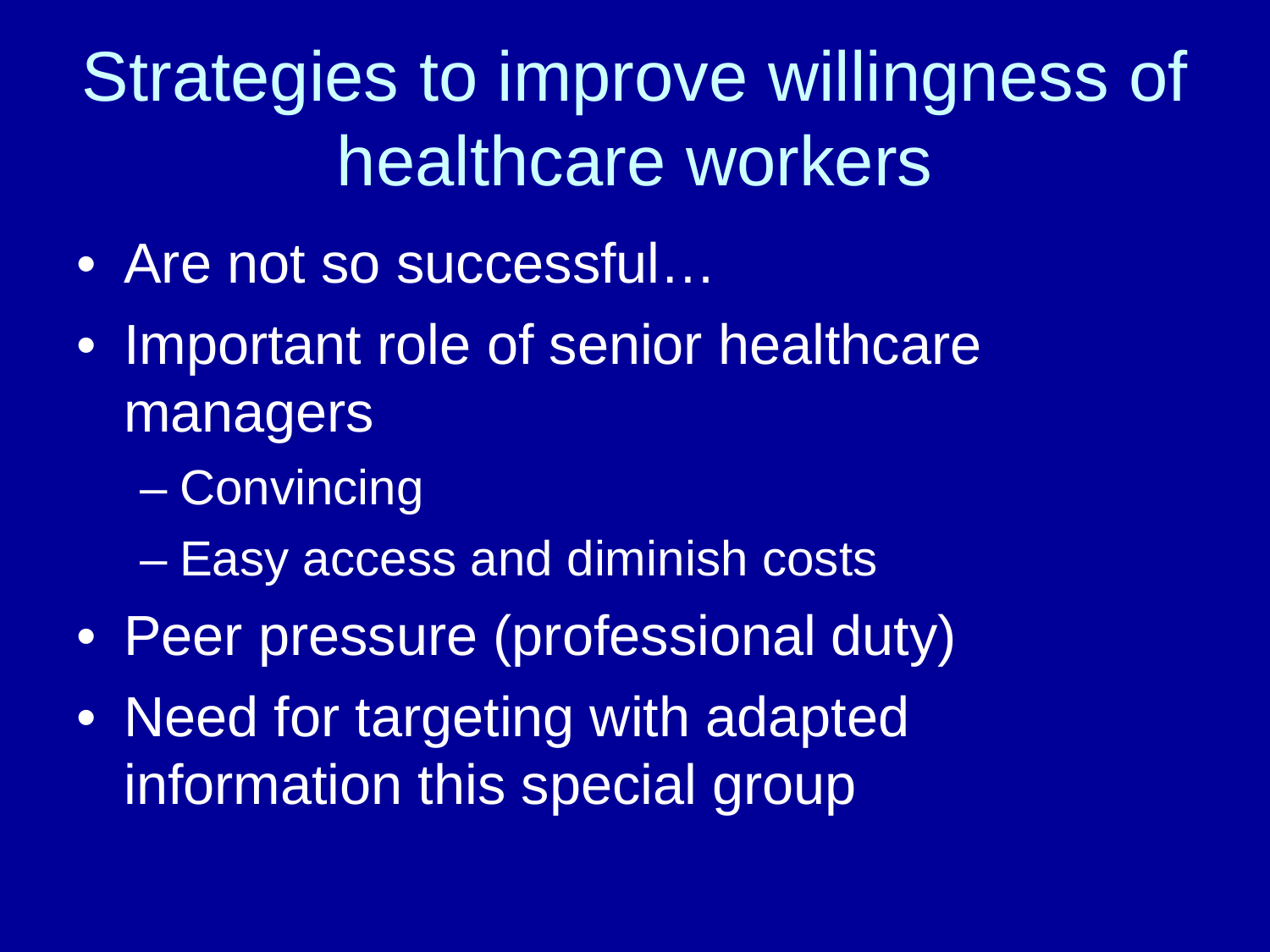# Policy to improve vaccination in the general population

- First Step: convince the healthcare workers:
	- Benefits of vaccination > possible inconvenience / adverse reactions
	- Complete and accurate information
- Second Step: cheap and easy vaccination has to be organised; attention for special groups (ex. house-bound)
- Social pressure is very important
- Third Step: Need for a massive but objective information campaign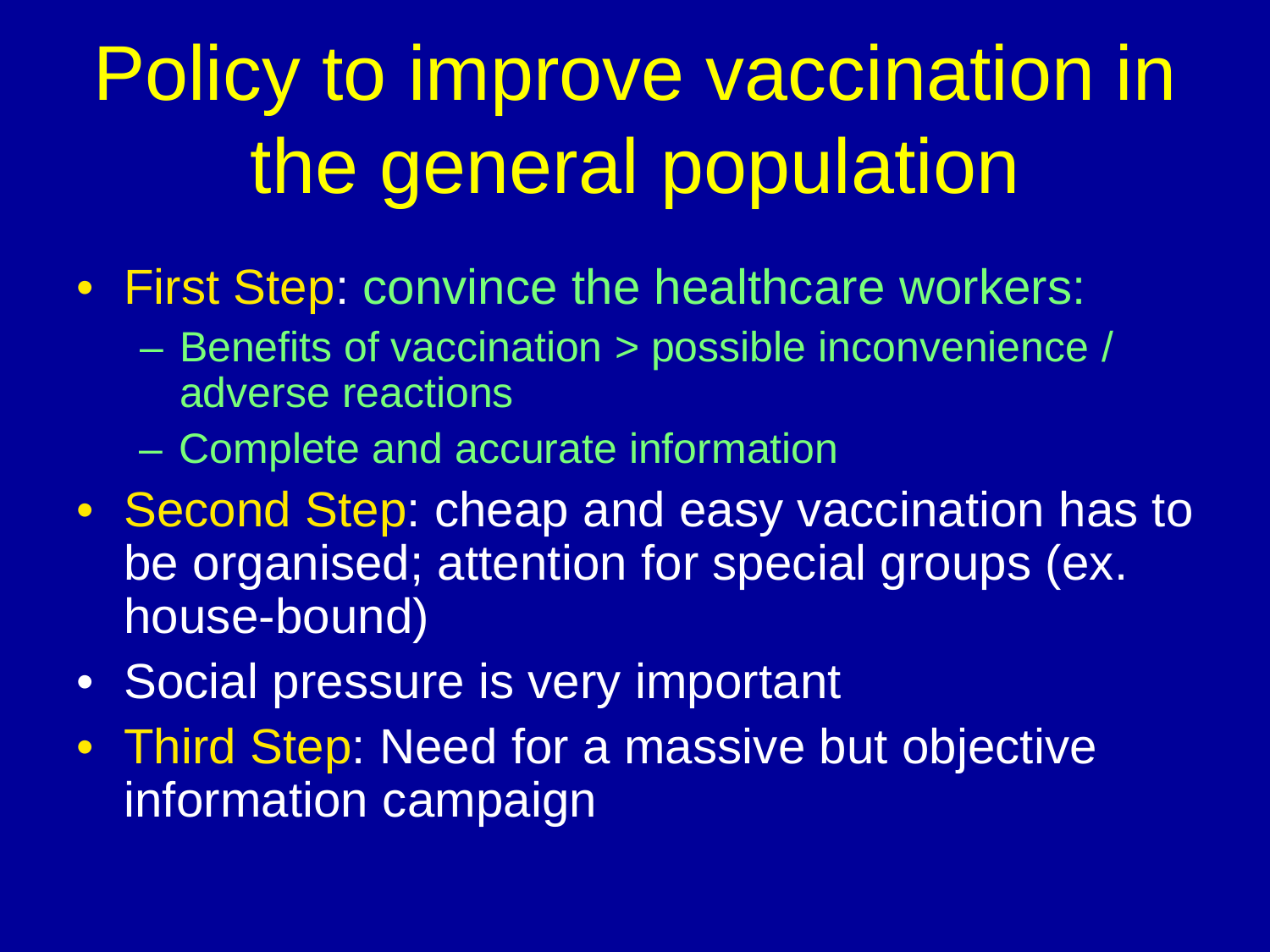# Public health aspects in vaccination of HCW

- Limit infections of frail patients by the **HCW**
- Limit staffing problems during severe epidemy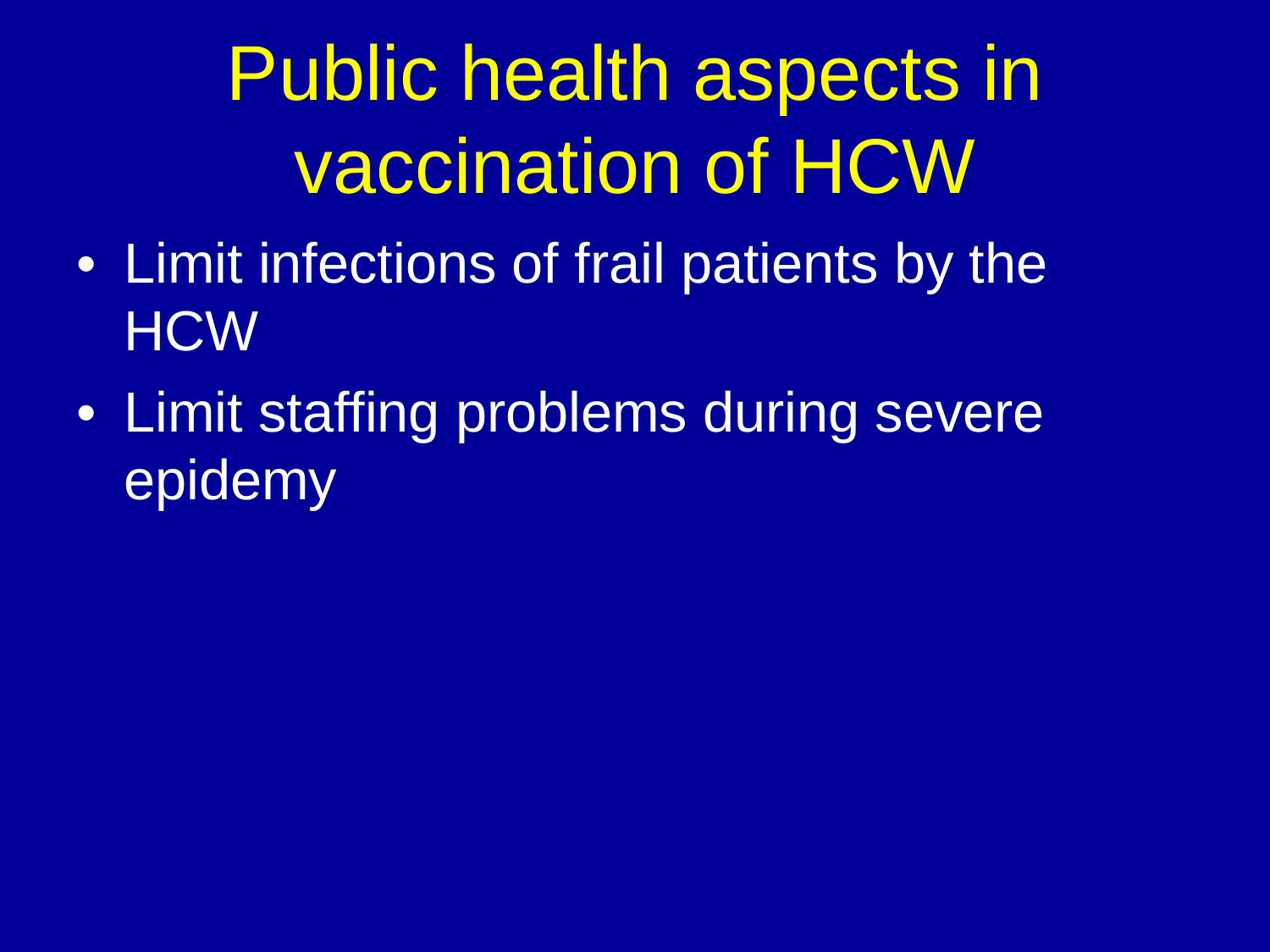# What about mandatory vaccination?

- Always better to convince people...
- The only effective method is really a mandatory vaccination (alternatives are: no patient contact, wearing a mask, be fired). Result: 97% is vaccinated...(2010, Society for healthcare Epidemiology of America)